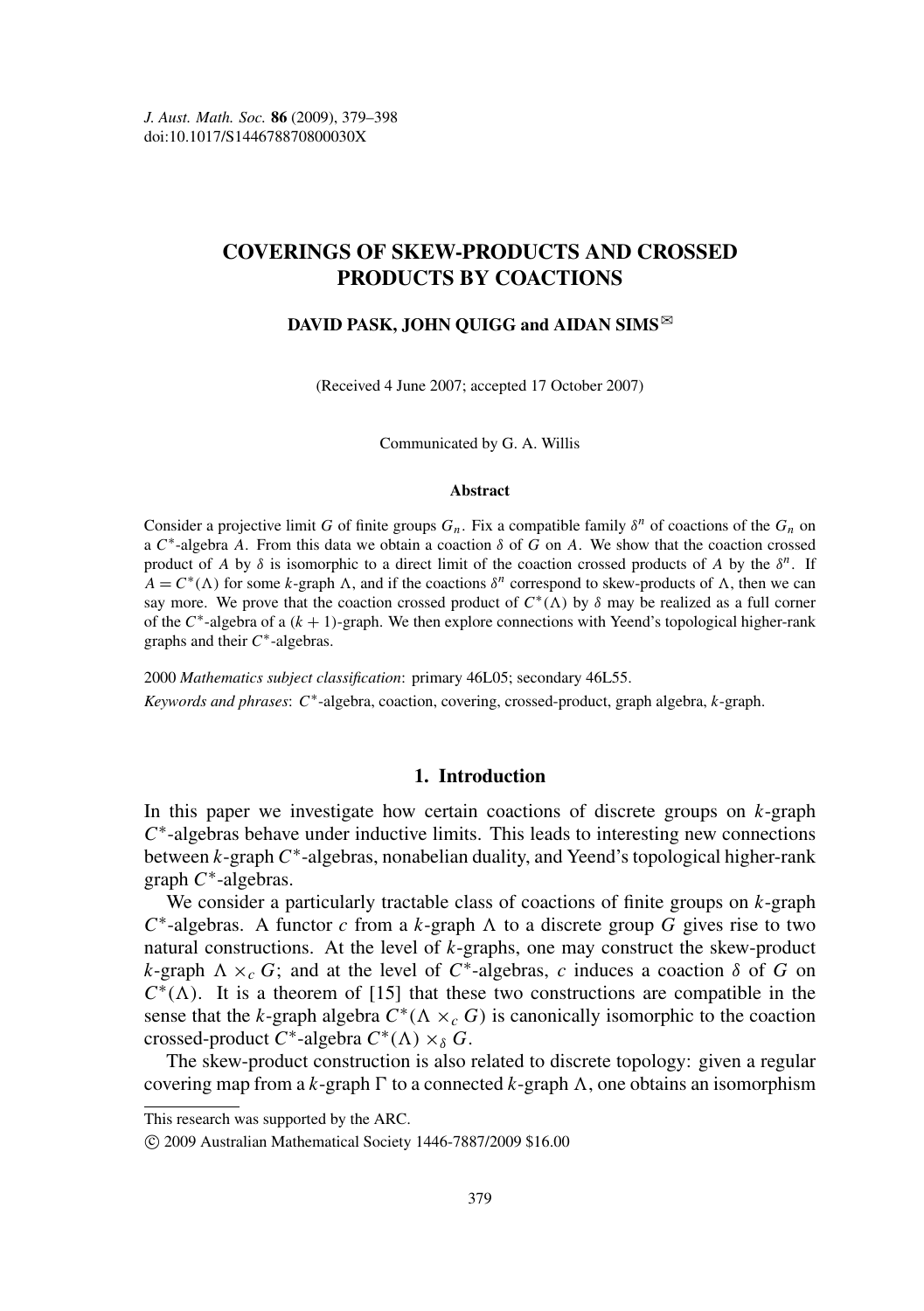of  $\Gamma$  with a skew-product of  $\Lambda$  by a discrete group *G* [\[15,](#page-19-0) Theorem 6.11]. Further results of [\[15\]](#page-19-0) then show how to realize the  $\overline{C}^*$ -algebra of  $\Gamma$  as a coaction crossed product of the  $C^*$ -algebra of  $\Lambda$ .

The results of [\[12\]](#page-19-1) investigate the relationship between  $C^*(\Lambda)$  and  $C^*(\Gamma)$  from a different point of view. Specifically, they show how a covering p of a  $k$ -graph  $\Lambda$  by a *k*-graph  $\Gamma$  induces an inclusion of  $C^*(\Lambda)$  into  $C^*(\Gamma)$ . A sequence of compatible coverings therefore gives rise to an inductive limit of  $C^*$ -algebras. The main results of  $[12]$  show how to realize this inductive limit as a full corner in the  $C^*$ -algebra of a  $(k + 1)$ -graph.

We can combine the ideas discussed in the preceding three paragraphs as follows. Fix a *k*-graph  $\Lambda$ , a projective sequence of finite groups  $G_n$ , and a sequence of functors  $c_n : \Lambda \to G_n$  which are compatible with the projective structure. We obtain from this data a sequence of skew-products  $\Lambda \times_{c_n} G_n$  which form a sequence of compatible coverings of  $\Lambda$ . By results of [\[12\]](#page-19-1), we therefore obtain an inductive system of  $k$ -graph  $C^*$ -algebras  $C^*(\Lambda \times_{c_n} G_n)$ . The results of [\[15\]](#page-19-0) show that each  $C^*(\Lambda \times_{c_n} G_n)$  is isomorphic to a coaction crossed product  $C^*(\Lambda) \times_{\delta^n} G_n$ . It is therefore natural to ask whether the direct limit  $C^*$ -algebra  $\underline{\lim}(C^*(\Lambda \times_{c_n} G_n))$  is isomorphic to a coaction crossed product of  $C^*(\Lambda)$  by the projective limit group  $\lim_{\Lambda \to \infty} G_n$ .

After summarizing in Section [2](#page-1-0) the background needed for our results, we answer this question in the affirmative and in greater generality in Theorem [3.1.](#page-5-0) Given a  $C^*$ -algebra *A*, a projective limit of finite groups  $G_n$  and a compatible system of coactions of the  $G_n$  on *A*, we show that there is an associated coaction  $\delta$  of  $\varprojlim G_n$ on *A*, such that  $A \times_{\delta} (\lim_{n \to \infty} G_n) \cong \lim_{n \to \infty} (A \times_{\delta^n} G_n)$ .

In Section [4,](#page-10-0) we consider the consequences of Theorem [3.1](#page-5-0) in the original motivating context of *k*-graph  $C^*$ -algebras. We consider a *k*-graph  $\Lambda$  together with functors  $c_n : \Lambda \to G_n$  which are consistent with the projective limit structure on the  $G_n$ . In Theorem [4.3,](#page-11-0) we use Theorem [3.1](#page-5-0) to deduce that  $C^*(\Lambda) \times_{\delta} G$  is isomorphic to  $\lim_{n \to \infty} (C^*(\Lambda) \times_{\delta^n} G_n)$ . Using results of [\[12\]](#page-19-1), we realize  $C^*(\Lambda) \times_{\delta} G$  as a full corner in  $a^{(k+1)}$ -graph algebra (Corollary [4.5\)](#page-12-0). We digress in Section [5](#page-12-1) to investigate simplicity of  $C^*(\Lambda) \times_{\delta} G$  via the results of [\[18\]](#page-19-2).

We conclude in Section [6](#page-15-0) with an investigation of the connection between our results and Yeend's notion of a topological *k*-graph [\[20,](#page-19-3) [21\]](#page-19-4). We construct from an infinite sequence of coverings  $p_n : \Lambda_{n+1} \to \Lambda_n$  of *k*-graphs a projective limit  $\Lambda$  which is a topological *k*-graph. We show that the  $C^*$ -algebra  $C^*(\Lambda)$  of this topological *k*-graph coincides with the direct limit of the  $C^*(\Lambda_n)$  under the inclusions induced by the  $p_n$ . In particular, the system of cocycles  $c_n : \Lambda \to G_n$  discussed in the preceding paragraph yields a cocycle  $c : \Lambda \to G := \lim_{\delta \to 0} (G_n, q_n)$ , the skew-product  $\Lambda \times_c G$  is a topological *k*-graph, and the  $C^*$ -algebras  $\overline{C^*}(\Lambda \times_c G)$  and  $C^*(\Lambda) \times_\delta G$ are isomorphic, generalizing the corresponding result [\[15,](#page-19-0) Theorem 7.1(ii)] for discrete groups.

#### 2. Preliminaries

<span id="page-1-0"></span>Throughout this paper, we regard  $\mathbb{N}^k$  as a semigroup under addition with identity element 0. We denote the canonical generators of  $\mathbb{N}^k$  by  $e_1, \ldots, e_k$ . For  $n \in \mathbb{N}^k$ ,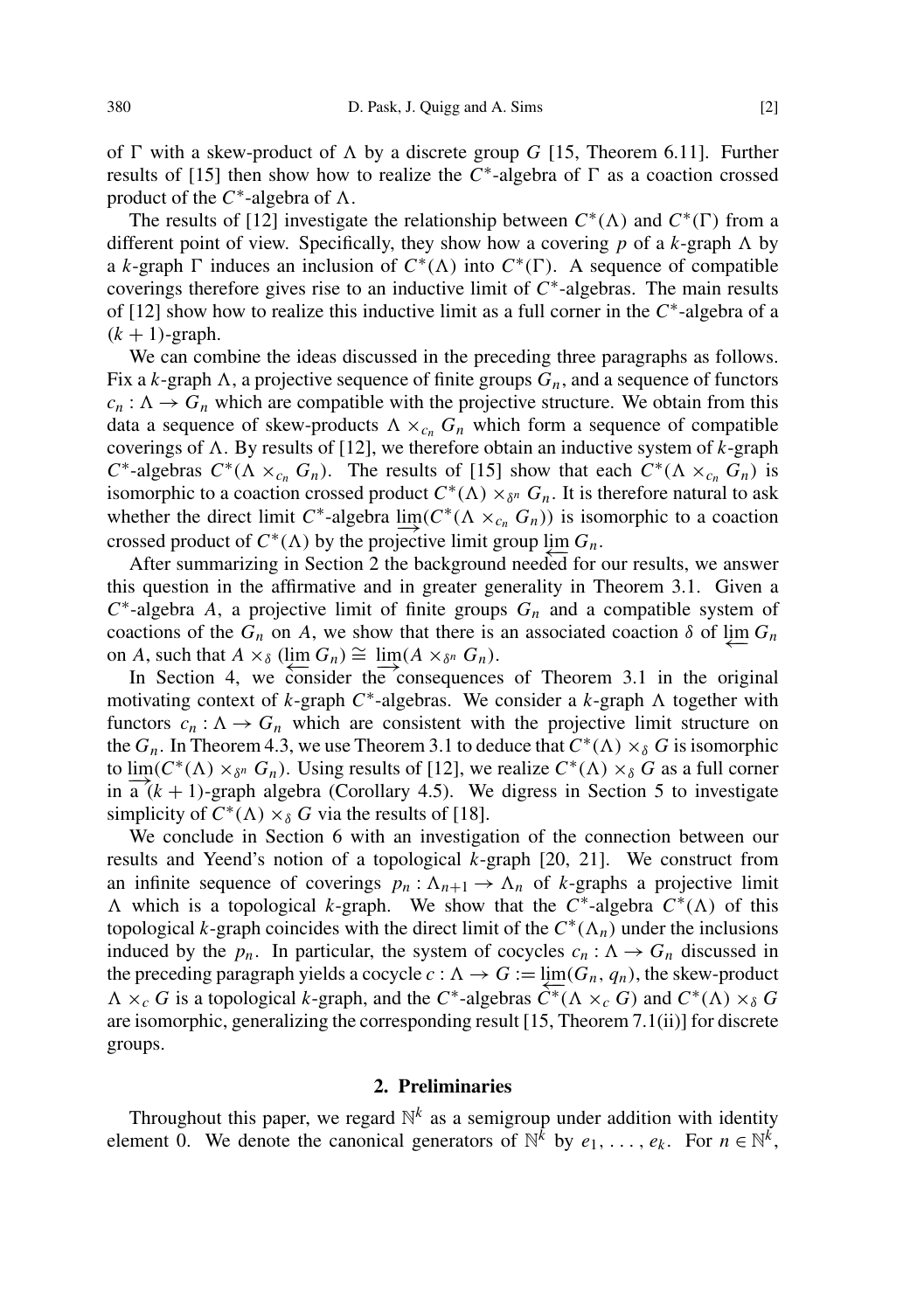we denote its coordinates by  $n_1, \ldots, n_k \in \mathbb{N}$  so that  $n = \sum_{i=1}^k n_i e_i$ . For  $m, n \in \mathbb{N}^k$ , we write  $m \le n$  if  $m_i \le n_i$  for all  $i \in \{1, \ldots, k\}$ .

We will at times need to identify  $\mathbb{N}^k$  with the subsemigroup of  $\mathbb{N}^{k+1}$  consisting of elements *n* whose last coordinate is equal to zero. For  $n \in \mathbb{N}^k$ , we write  $(n, 0)$  for the corresponding element of  $\mathbb{N}^{k+1}$ . When convenient, we regard  $\mathbb{N}^k$  as (the morphisms of ) a category with a single object in which the composition map is the usual addition operation in N *k* .

2.1. *k*-graphs Higher-rank graphs are defined in terms of categories. In this paper, given a category  $C$ , we will identify the objects with the identity morphisms, and think of  $C$  as the collection of morphisms only. We will write composition in our categories by juxtaposition.

Fix an integer  $k \geq 1$ . A *k*-graph is a pair  $(\Lambda, d)$  where  $\Lambda$  is a countable category and  $d : \Lambda \to \mathbb{N}^k$  is a functor satisfying the factorization property: whenever  $\lambda \in \Lambda$  and  $m, n \in \mathbb{N}^k$  satisfy  $d(\lambda) = m + n$ , there are unique  $\mu, \nu \in \Lambda$  with  $d(\mu) = m, d(\nu) = n$ , and  $\lambda = \mu \nu$ . For  $n \in \mathbb{N}^k$ , we write  $\Lambda^n$  for  $d^{-1}(n)$ . If  $p \le q \le d(\lambda)$ , we denote by  $\lambda(p, q)$  the unique path in  $\Lambda^{q-p}$  such that  $\lambda = \lambda' \lambda(p, q) \lambda''$  for some  $\lambda' \in \Lambda^p$  and  $\lambda'' \in \Lambda^{d(\lambda)-q}$ .

Applying the factorization property with  $m = 0$ ,  $n = d(\lambda)$  and with  $m = d(\lambda)$ ,  $n = 0$ , one shows that  $\Lambda^0$  is precisely the set of identity morphisms in  $\Lambda$ . The codomain and domain maps in  $\Lambda$  therefore determine maps  $r, s : \Lambda \to \Lambda^0$ . We think of  $\Lambda^0$  as the vertices—and  $\Lambda$  as the paths—in a '*k*-dimensional directed graph'.

Given  $F \subset \Lambda$  and  $v \in \Lambda^0$ , we write  $vF$  for  $F \cap r^{-1}(v)$  and  $Fv$  for  $F \cap s^{-1}(v)$ . We say that  $\Lambda$  is *row-finite* if  $v\Lambda^n$  is a finite set for all  $v \in \Lambda^0$  and  $n \in \mathbb{N}^k$ , and we say that  $\Lambda$  has *no sources* if  $v \Lambda^n$  is always nonempty.

We denote by  $\Omega_k$  the *k*-graph  $\Omega_k := \{(p, q) \in \mathbb{N}^k \times \mathbb{N}^k : p \leq q\}$  with  $r(p, q) :=$  $(p, p)$ ,  $s(p, q) := (q, q)$  and  $d(p, q) := q - p$ . As a notational convenience, we will henceforth denote  $(p, p) \in \Omega_k^0$  by *p*. An *infinite path* in a *k*-graph  $\Lambda$  is a degreepreserving functor (otherwise known as a *k-graph morphism*)  $x : \Omega_k \to \Lambda$ . The collection of all infinite paths is denoted  $\Lambda^{\infty}$ . We write *r*(*x*) for *x*(0), and think of this as the range of *x*.

For  $\lambda \in \Lambda$  and  $x \in s(\lambda)\Lambda^{\infty}$ , there is a unique infinite path  $\lambda x \in r(\lambda)\Lambda^{\infty}$  satisfying  $(\lambda x)(0, p) := \lambda x(0, p - d(\lambda))$  for all  $p > d(\lambda)$ . In particular,  $r(x)x = x$  for all  $x \in \Lambda^{\infty}$ , so we denote  $\{x \in \Lambda^{\infty} : r(x) = v\}$  by  $v \Lambda^{\infty}$ . If  $\Lambda$  has no sources, then  $v \Lambda^{\infty}$ is nonempty for all  $v \in \Lambda^0$ .

The factorization property also guarantees that for  $x \in \Lambda^{\infty}$  and  $n \in \mathbb{N}^k$  there is a unique infinite path  $\sigma^n(x) \in x(n) \Lambda^\infty$  such that  $\sigma^n(x)$   $(p, q) = x(p + n, q + n)$ . We somewhat imprecisely refer to  $\sigma$  as the *shift map*. Note that  $\sigma^{d(\lambda)}(\lambda x) = x$  for all  $\lambda \in \Lambda$ ,  $x \in s(\lambda)\Lambda^{\infty}$ , and  $x = x(0, n)\sigma^{n}(x)$  for all  $x \in \Lambda^{\infty}$  and  $n \in \mathbb{N}^{k}$ .

We say that a row-finite *k*-graph  $\Lambda$  with no sources is *cofinal* if, for every  $v \in \Lambda^0$ and every  $x \in \Lambda^{\infty}$ , there exists  $n \in \mathbb{N}^k$  such that  $v \Lambda x(n) \neq \emptyset$ . Given  $m \neq n \in \mathbb{N}^k$ and  $v \in \Lambda^0$ , we say that  $\Lambda$  has local periodicity *m*, *n* at v if  $\sigma^m(x) = \sigma^n(x)$  for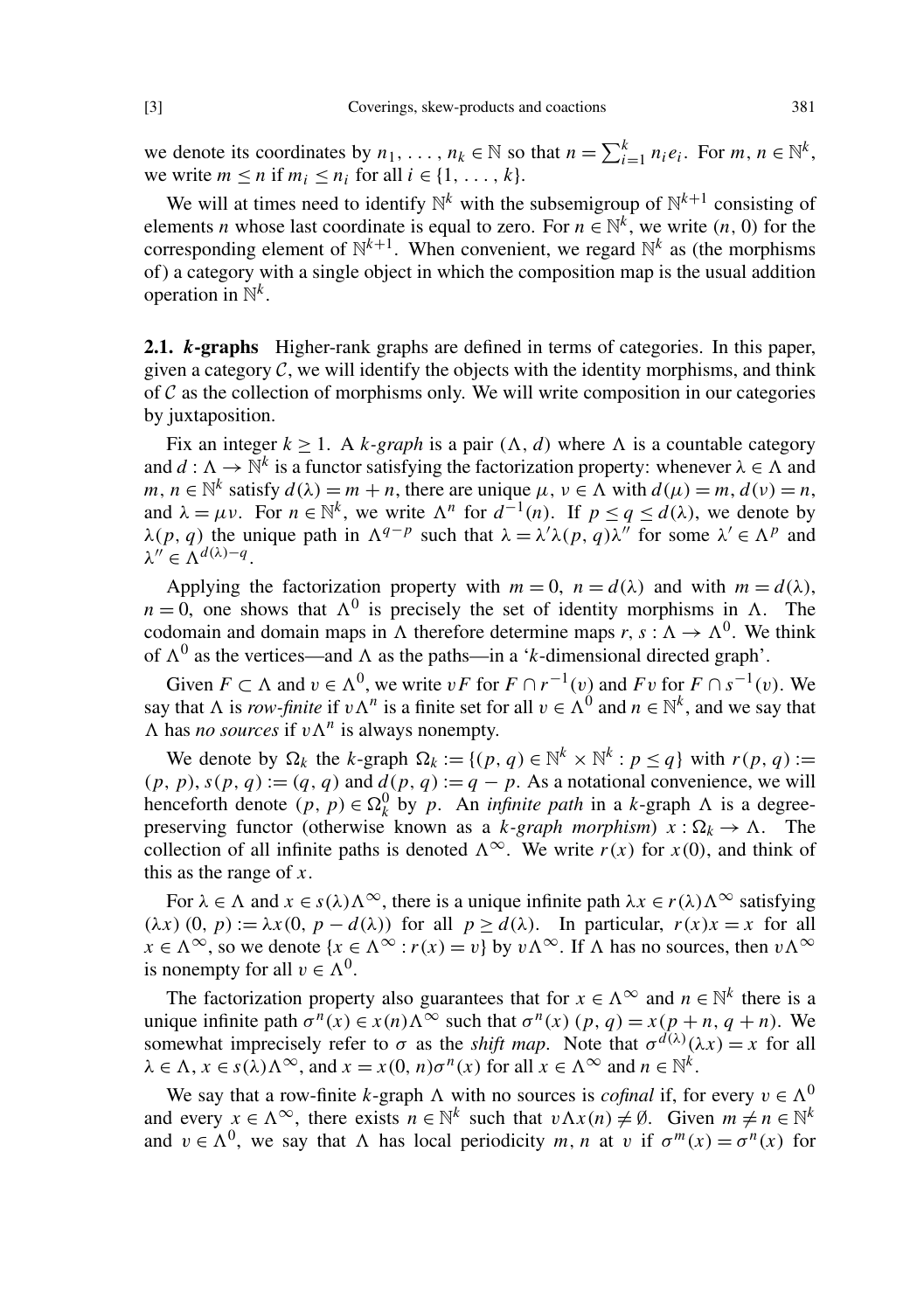all  $x \in v\Lambda^{\infty}$ . We say that  $\Lambda$  has *no local periodicity* if, for every  $m, n \in \mathbb{N}^k$  and every  $v \in \Lambda^0$ , we have  $\sigma^m(x) \neq \sigma^n(x)$  for some  $x \in v \Lambda^\infty$ .

**2.2. Skew-products** Let  $\Lambda$  be a *k*-graph, and let *G* be a group. A *cocycle c* :  $\Lambda \to G$ is a functor from  $\Lambda$  to *G* where the latter is regarded as a category with one object. That is,  $c : \Lambda \to G$  satisfies  $c(\mu \nu) = c(\mu)c(\nu)$  whenever  $\mu$ ,  $\nu$  can be composed in  $\Lambda$ . It follows that  $c(v) = e$  for all  $v \in \Lambda^0$ , where  $e \in G$  is the identity element.

Given a cocycle  $c : \Lambda \to G$ , we can form the *skew-product k-graph*  $\Lambda \times_c G$ . We follow the conventions of [\[15,](#page-19-0) Section 6]. Note that these are different from those of [\[9,](#page-19-5) Section 5]. The paths in  $\Lambda \times_c G$  are

$$
(\Lambda \times_c G)^n := \Lambda^n \times G,
$$

for each  $n \in \mathbb{N}^k$ . The range and source maps  $r, s : \Lambda \times_c G \to (\Lambda \times_c G)^0$  are given by  $r(\lambda, g) := (r(\lambda), c(\lambda)g)$  and  $s(\lambda, g) := (s(\lambda), g)$ . Composition is determined by  $(\mu, c(\nu)g)(\nu, g) = (\mu \nu, g)$ . It is shown in [\[15,](#page-19-0) Section 6] that  $\Lambda \times_c G$  is a *k*-graph.

<span id="page-3-0"></span>**2.3. Coverings and**  $(k + 1)$ **-graphs** We recall here some definitions and results from [\[12\]](#page-19-1) regarding coverings of *k*-graphs. Given *k*-graphs  $\Lambda$  and  $\Gamma$ , a *k*-graph morphism  $\phi : \Lambda \to \Gamma$  is a functor which respects the degree maps. A *covering of k*-*graphs* is a triple  $(\Lambda, \Gamma, p)$  where  $\Lambda$  and  $\Gamma$  are *k*-graphs, and  $p : \Gamma \to \Lambda$  is a *k*-graph morphism which is surjective and is locally bijective in the sense that for each  $v \in \Gamma^0$ , the restrictions  $p|_{v\Gamma}: v\Gamma \to p(v)\Lambda$  and  $p|_{\Gamma v}:\Gamma v \to \Lambda p(v)$  are bijective.

REMARK 2.1. What we have called a covering of *k*-graphs is a special case of what was called a 'covering system of *k*-graphs' in [\[12\]](#page-19-1). In general, a covering system consists of a covering of *k*-graphs together with some extra combinatorial data. We do not need the extra generality, so we have dropped the word 'system'.

A covering  $(\Lambda, \Gamma, p)$  is *row-finite* if  $\Lambda$  (equivalently  $\Gamma$ ) is row-finite, and  $|p^{-1}(v)| < \infty$  for all  $v \in \Lambda^0$ . By [\[12,](#page-19-1) Proposition 2.6] we can associate to a row-finite covering  $p : \Gamma \to \Lambda$  of *k*-graphs a row-finite  $(k + 1)$ -graph  $\Lambda \stackrel{p}{\leftarrow} \Gamma$  containing disjoint copies  $\iota(\Lambda)$  and  $\iota(\Gamma)$  of  $\Lambda$  and  $\Gamma$  with an edge of degree  $e_{k+1}$  connecting each vertex  $j(v) \in j(\Gamma^0)$  to its image  $\iota(p(v)) \in \iota(\Lambda^0)$ .

More generally, given a sequence  $(\Lambda_n, \Lambda_{n+1}, p_n)$  of row-finite coverings of *k*-graphs, [\[12,](#page-19-1) Corollary 2.10] shows how to build a  $(k + 1)$ -graph  $\lim_{n \to \infty} (\Lambda_n; p_n)$ , which we sometimes refer to as a *tower graph*, containing a copy  $\iota_n(\Lambda_n)$  of each individual *k*-graph in the sequence, and an edge of degree  $e_{k+1}$  connecting each  $i_{n+1}(v) \in$  $i_{n+1}(\Lambda_{n+1}^0)$  to its image  $i_n(p_n(v)) \in i_n(\Lambda_n^0)$ . The  $(k+1)$ -graph  $\lim_{h \to \infty} (\Lambda_n; p_n)$  has no sources if the  $\Lambda_n$  all have no sources.

Given a covering  $(\Lambda, \Gamma, p)$ , [\[12,](#page-19-1) Proposition 3.2 and Theorem 3.8] show that the covering map  $p : \Gamma \to \Lambda$  induces an inclusion  $\iota_p : C^*(\Lambda) \to C^*(\Gamma)$ . If  $(\Lambda_n, \Lambda_{n+1}, p_n)_{n=1}^{\infty}$  is a sequence of coverings, the  $(k+1)$ -graph algebra  $C^*$ ( $\lim_{n \to \infty} (\Lambda_n; p_n)$ ) is Morita equivalent to the direct limit  $\lim_{n \to \infty} (C^*(\Lambda_n), \iota_{p_n})$ .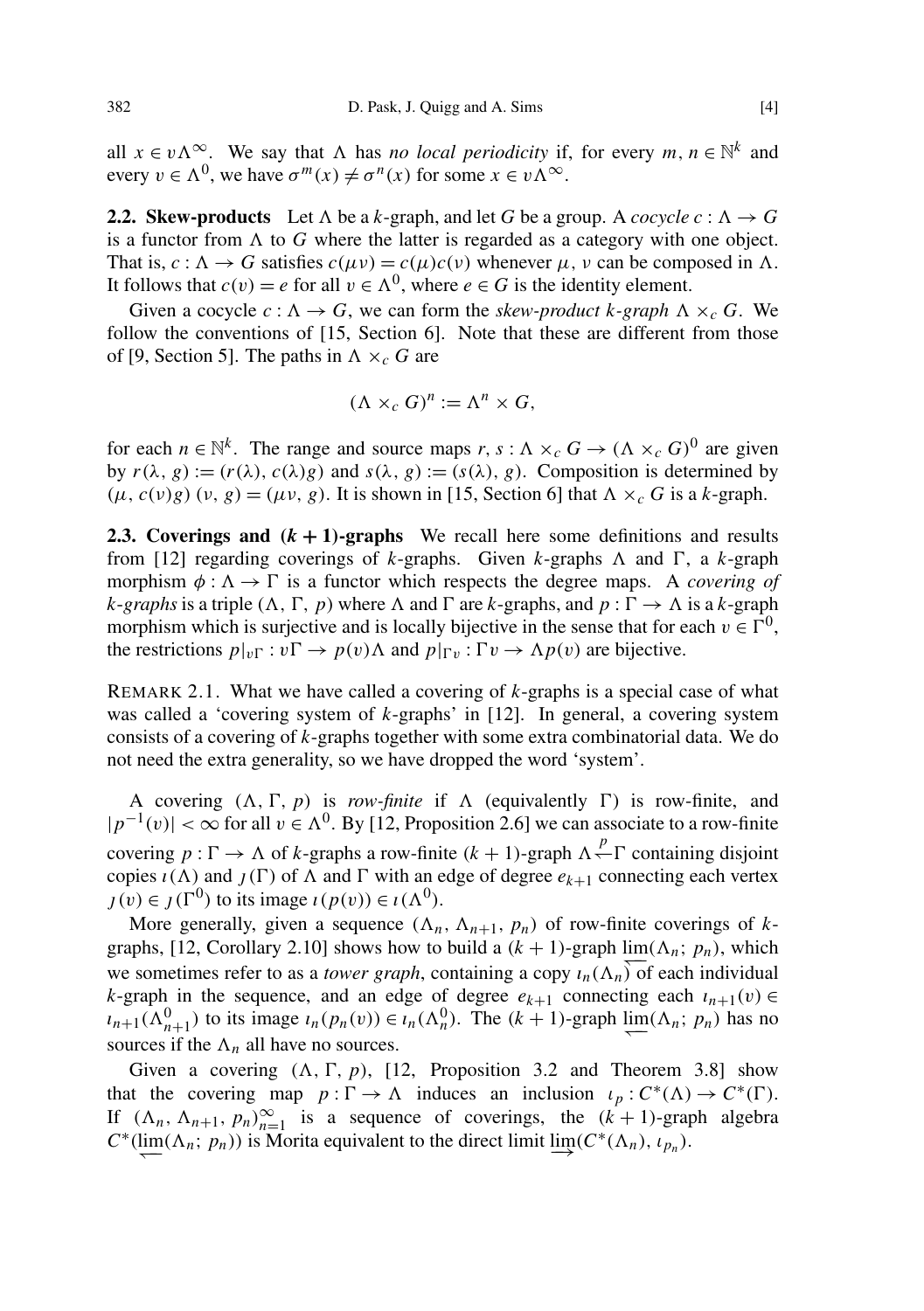2.4. Coactions and coaction crossed products Here we give some background on group coactions on  $C^*$ -algebras and coaction crossed products. For a detailed treatment of coactions and coaction crossed products, see [\[4,](#page-19-6) Appendix A].

Given a locally compact group *G*, we write  $C^*(G)$  for the full group  $C^*$ -algebra of *G*. We prefer to identify *G* with its canonical image in  $M(C^*(G))$ , but when confusion is likely we use  $s \mapsto u(s)$  for the canonical inclusion of *G* in  $M(C^*(G))$ . If *A* and *B* are  $C^*$ -algebras, then  $A \otimes B$  denotes the spatial tensor product. For a group *G*, we write  $\delta_G$  for the natural comultiplication  $\delta_G : C^*(G) \to M(C^*(G) \otimes C^*(G))$ given by the integrated form of the strictly continuous map which takes  $s \in G$  to  $s \otimes s \in \mathcal{U}M(C^*(G) \otimes C^*(G)).$ 

As in [\[4,](#page-19-6) Definition A.21], a *coaction* of a group *G* on a *C* ∗ -algebra *A* is an injective homomorphism  $\delta: A \to M(A \otimes C^*(G))$  satisfying:

- (1) the *coaction identity*  $(\delta \otimes 1_G) \circ \delta = (1_A \otimes \delta_G) \circ \delta$  (as maps from *A* to  $M(A \otimes$  $C^*(G) \otimes C^*(G)$ ); and
- (2) the *nondegeneracy condition*  $\overline{\delta(A) (1_A \otimes C^*(G))} = M(A \otimes C^*(G)).$

As in [\[7,](#page-19-7) [8\]](#page-19-8), the nondegeneracy condition (2)—rather than the weaker condition that  $\delta$ be a nondegenerate homomorphism—is part of our definition of a coaction (compare with [\[4,](#page-19-6) Definition A.21 and Remark A.22(3)]). Since we will be dealing only with coactions of compact (and hence amenable) groups, the two conditions are equivalent in our setting in any case (see [\[14,](#page-19-9) Lemma 3.8]).

Let  $\delta: A \to M(A \otimes C^*(G))$  be a coaction of *G* on *A*. We regard the map which takes  $s \in G$  to  $u(s) \in M(C^*(G))$  as an element  $w_G$  of  $\mathcal{U}M(C_0(G) \otimes C^*(G))$ . Given a  $C^*$ -algebra *D*, A *covariant homomorphism* of  $(A, G, \delta)$  into  $M(D)$  is a pair  $(\pi, \mu)$ of homomorphisms  $\pi : A \to M(D)$  and  $\mu : C_0(G) \to M(D)$  satisfying the covariance condition:

$$
(\pi \otimes id_G) \circ \delta(a) = (\mu \otimes id_G) (w_G) (\pi(a) \otimes 1) (\mu \otimes id_G) (w_G)^*,
$$

for all  $a \in A$ .

The coaction crossed product  $A \rtimes_{\delta} G$  is the universal  $C^*$ -algebra generated by the image of a universal covariant representation  $(j_A, j_G)$  of  $(A, G, \delta)$  (see [\[4,](#page-19-6) Theorem A.41]).

### 3. Continuity of coaction crossed products

In this section, we prove a general result regarding the continuity of the coaction crossed-product construction. Specifically, consider a projective system of finite groups  $G_n$  and a system of compatible coactions  $\delta^n$  of the  $G_n$  on a fixed  $C^*$ -algebra A. We show that this determines a coaction  $\delta$  of the projective limit lim  $G_n$  on  $A$ , and that the coaction crossed product of *A* by  $\delta$  is isomorphic to a direct limit of the coaction crossed products of *A* by the  $\delta^n$ .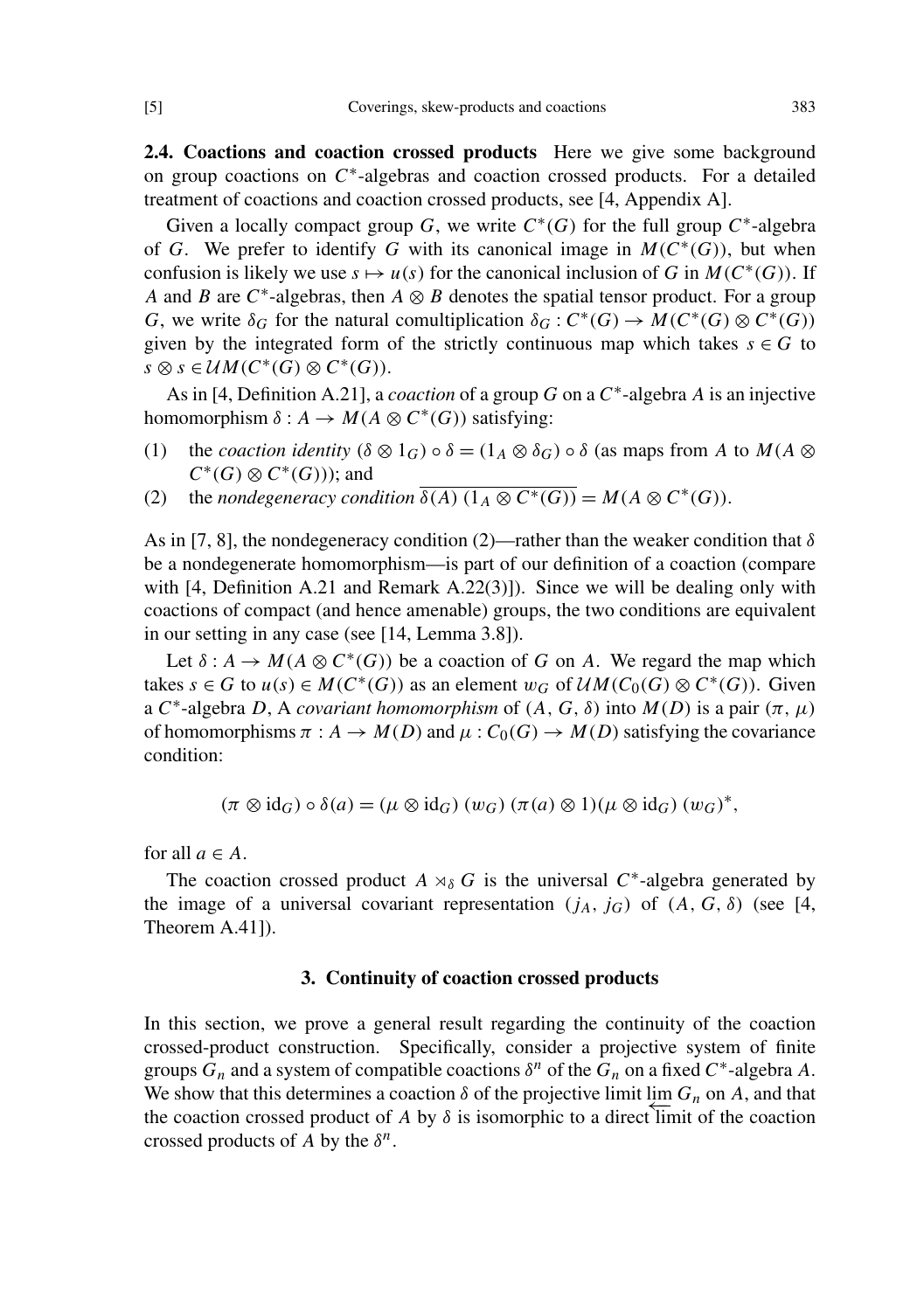The application we have in mind is when  $A = C^*(\Lambda)$  is a *k*-graph algebra, and the  $δ<sup>n</sup>$  arise from a system of skew-products of Λ by the *G<sub>n</sub>*. We consider this situation in Section [4.](#page-10-0)

<span id="page-5-0"></span>THEOREM 3.1. *Let A be a C*<sup>∗</sup> *-algebra, and let*

 $\cdots \xrightarrow{q_{n+1}} G_{n+1} \xrightarrow{q_n} G_n \longrightarrow \cdots \xrightarrow{q_1} G_1$ 

*be surjective homomorphisms of finite groups. For each n let* δ *<sup>n</sup> be a coaction of G<sup>n</sup> on A. Suppose that the diagram*

<span id="page-5-1"></span>
$$
A \xrightarrow{\delta^{n+1}} M(A \otimes C^*(G_{n+1}))
$$
\n
$$
\downarrow id \otimes q_n
$$
\n
$$
M(A \otimes C^*(G_n))
$$
\n
$$
(3.1)
$$

*commutes for each n.*

*For each n, write*  $Q_n$  *for the canonical surjective homomorphism of*  $\lim_{n \to \infty} (G_m, q_m)$ *onto*  $G_n$ ; write  $q_n^*$ :  $C(G_n) \to C(G_{n+1})$  *for the induced map*  $q_n^*(f) := \overline{f} \circ q_n$ ; and write  $J_n$  for the homomorphism  $J_n := j_A^{\delta^{n+1}} \times (j_{G_{n+1}} \circ q_n^*)$  from  $A \times_{\delta^n} G_n$  to  $A \times_{\delta^{n+1}}$  $G_{n+1}$ .

*Then there is a unique coaction*  $\delta$  *of*  $\varprojlim(G_n, q_n)$  *on A such that:* 

(i) *the diagrams*

$$
A \longrightarrow M(A \otimes C^*(\lim_{\epsilon} G_n))
$$
  
\n
$$
\downarrow \text{id} \otimes Q_n
$$
  
\n
$$
M(A \otimes C^*(G_n))
$$

*commute; and*

 $(iii)$  *A* ×<sub>δ</sub>  $\downarrow \underline{\text{lim}}(G_n, q_n) \cong \underline{\lim} (A \times_{\delta^n} G_n, J_n).$ 

REMARK 3.2. In diagram [\(3.1\)](#page-5-1) we could replace  $M(A \otimes C^*(G_n))$  with  $A \otimes C^*(G_n)$ and  $M(A \otimes C^*(G_{n+1}))$  with  $A \otimes C^*(G_{n+1})$  because  $G_n$ ,  $G_{n+1}$  are discrete.

PROOF OF THEOREM [3.1.](#page-5-0) Put

$$
G = \varprojlim_{n} G_n,
$$
  
\n
$$
B_n = A \times_{\delta^n} G_n,
$$
  
\n
$$
J_n = j_A^{\delta^{n+1}} \times (j_{G_{n+1}} \circ q_n^*) : B_n \to B_{n+1},
$$
  
\n
$$
B = \varinjlim_{n} (B_n, J_n),
$$
  
\n
$$
K_n = \text{the canonical embedding } B_n \to B.
$$

We aim to apply Landstad duality [\[17\]](#page-19-10): we will show that *B* is of the form  $C \times_{\delta} G$  for some coaction  $(C, G, \delta)$ , and then we will show that we can take  $C = A$ . To apply [\[17\]](#page-19-10)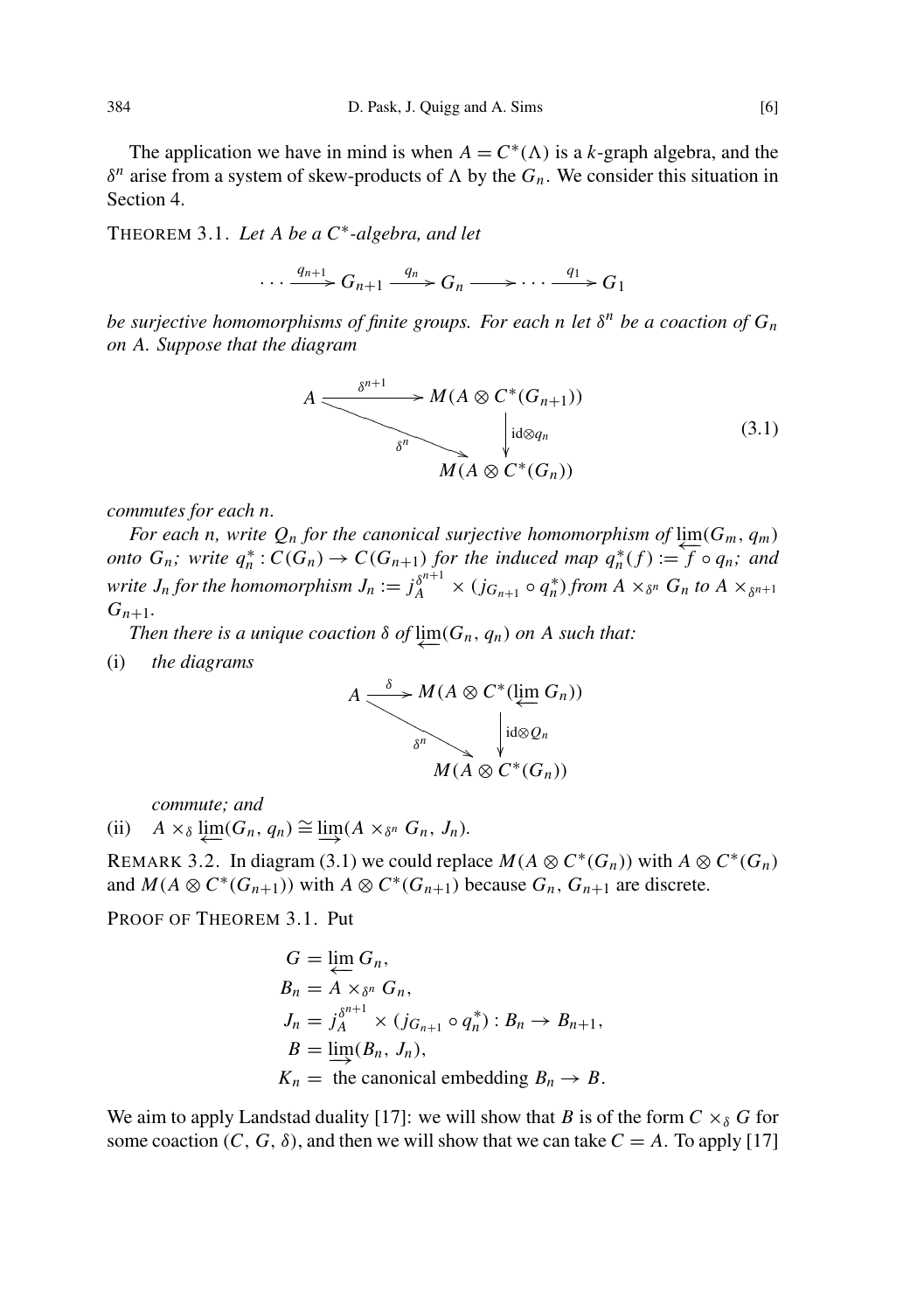we need:

- an action  $\alpha$  of  $G$  on  $B$ ; and
- a nondegenerate homomorphism  $\mu$ :  $C(G) \rightarrow M(B)$  which is rt  $\alpha$  equivariant, where rt is the action of  $G$  on  $C(G)$  by right translation.

Then [\[17\]](#page-19-10) will provide a coaction  $(C, G, \delta)$  and an isomorphism

$$
\theta: B \stackrel{\cong}{\longrightarrow} C \times_{\delta} G,
$$

such that

$$
\theta \circ \mu = j_G
$$
 and  $\theta(B^{\alpha}) = j_C(C)$ .

This is simpler than the general construction of [\[17\]](#page-19-10), because our group *G* is compact (and then we are really using Landstad's unpublished characterization [\[13\]](#page-19-11) of crossed products by coactions of compact groups).

We begin by constructing the action  $\alpha$ : for each  $s \in G$ , the diagrams

$$
B_{n+1} \xrightarrow{\delta^{n+1} Q_{n+1}(s)} B_{n+1}
$$
  

$$
J_n \uparrow f_n
$$
  

$$
B_n \xrightarrow{\delta^n Q_n(s)} B_n
$$

commute because

$$
\begin{aligned}\n\widehat{\delta^{n+1}} \, & \rho_{n+1}(s) \circ J_n \circ j_A^{\delta^n} = \widehat{\delta^{n+1}} \, & \rho_{n+1}(s) \circ j_A^{\delta^{n+1}} \\
&= j_A^{\delta^{n+1}} \\
&= J_n \circ j_A^{\delta^n} \\
&= J_n \circ \widehat{\delta^n} \, & \rho_n(s) \circ j_A^{\delta^n}\n\end{aligned}
$$

and

$$
\begin{aligned}\n\widehat{\delta^{n+1}} \, & \, Q_{n+1}(s) \circ J_n \circ j_{G_n} = \widehat{\delta^{n+1}} \, Q_{n+1}(s) \circ j_{G_{n+1}} \circ q_n^* \\
&= j_{G_{n+1}} \circ \text{rt}_{Q_{n+1}}(s) \circ q_n^* \\
&= j_{G_{n+1}} \circ q_n^* \circ \text{rt}_{q_n \circ Q_{n+1}}(s) \\
&= J_n \circ j_{G_n} \circ \text{rt}_{Q_n(s)} \\
&= J_n \circ \widehat{\delta^n} \, Q_n(s) \circ j_{G_n}.\n\end{aligned}
$$

Thus, because the  $\delta^n Q_n(s)$  are automorphisms, by universality there is a unique automorphism  $\alpha_s$  such that the diagrams

$$
B - -\frac{\alpha_s}{\alpha} - \frac{B}{\alpha} \\
K_n \uparrow \qquad \qquad \uparrow K_n \\
B_n \xrightarrow{\delta^n} g_{n(s)} \rightarrow B_n
$$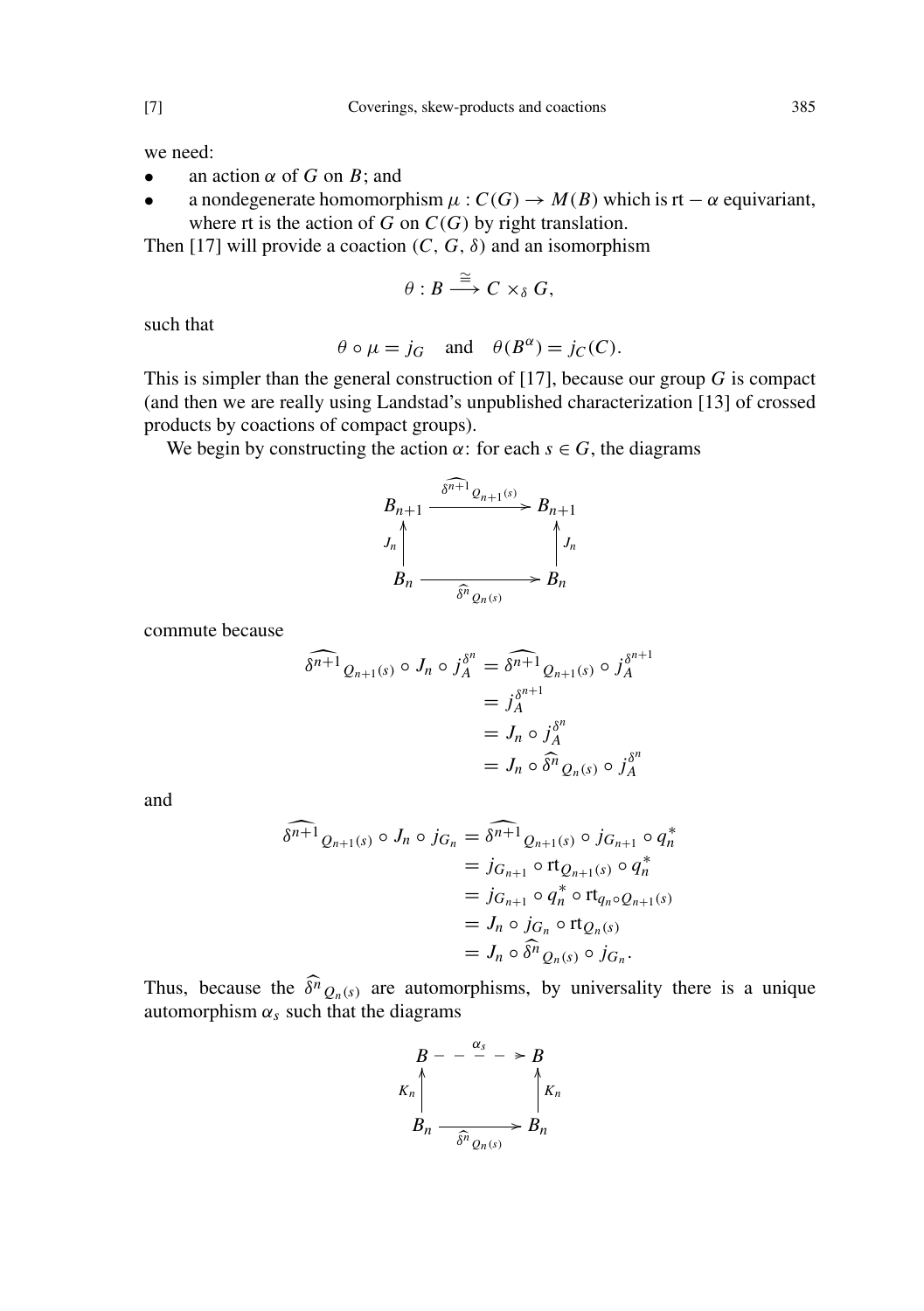commute. It is easy to check that this gives a homomorphism  $\alpha : G \to \text{Aut } B$ . We verify continuity: each function  $s \mapsto \alpha_s(b)$  for  $b \in B$  is a uniform limit of functions of the form  $s \mapsto \alpha_s \circ K_n(b)$  for  $b \in B_n$ . But

$$
\alpha_s \circ K_n(b) = K_n \circ \widehat{\delta}^n \mathcal{Q}_{n}(s)(b),
$$

which is continuous since  $K_n$ ,  $Q_n$ , and  $t \mapsto \widehat{\delta^n}_t(b) : G_n \to B_n$  are.

We turn to the construction of the nondegenerate homomorphism  $\mu$ : first note that the increasing union  $\bigcup_n Q_n^*(C(G_n))$  is dense in  $C(G)$  by the Stone–Weierstrass theorem, and it follows that there is an isomorphism

$$
C(G) \cong \varinjlim (C(G_n), q_n^*),
$$

taking  $Q_n^*$  to the canonical embedding. We have a compatible sequence of nondegenerate homomorphisms

$$
C(G_{n+1}) \xrightarrow{j_{G_{n+1}}} M(B_{n+1})
$$
  
\n
$$
q_n^* \downarrow \qquad \qquad \downarrow J_n
$$
  
\n
$$
C(G_n) \xrightarrow{j_{G_n}} M(B_n),
$$

so by universality there is a unique homomorphism  $\mu$  making the diagrams

$$
C(G) - \xrightarrow{\mu} M(B)
$$
  
\n
$$
Q_n^* \wedge \qquad \qquad \wedge K_n
$$
  
\n
$$
C(G_n) \xrightarrow[j]{} G_n \wedge M(B_n)
$$

commute. Moreover,  $\mu$  is nondegenerate since  $K_n$  and  $j_{G_n}$  are.

We now have  $\alpha$  and  $\mu$ , and the equivariance

$$
\alpha_s \circ \mu = \mu \circ rt_s
$$

follows from

$$
\alpha_s \circ \mu \circ Q_n^* = \alpha_s \circ K_n \circ j_{G_n}
$$
  
=  $K_n \circ \widehat{\delta}^n Q_{n(s)} \circ j_{G_n}$   
=  $K_n \circ j_{G_n} \circ \text{rt}_{Q_n(s)}$   
=  $\mu \circ Q_n^* \circ \text{rt}_{Q_n(s)}$   
=  $\mu \circ \text{rt}_s \circ Q_n^*$ .

Thus we can apply [\[17\]](#page-19-10) to obtain a coaction  $(C, G, \delta)$  and an isomorphism

$$
\theta: B \stackrel{\cong}{\longrightarrow} C \times_{\delta} G,
$$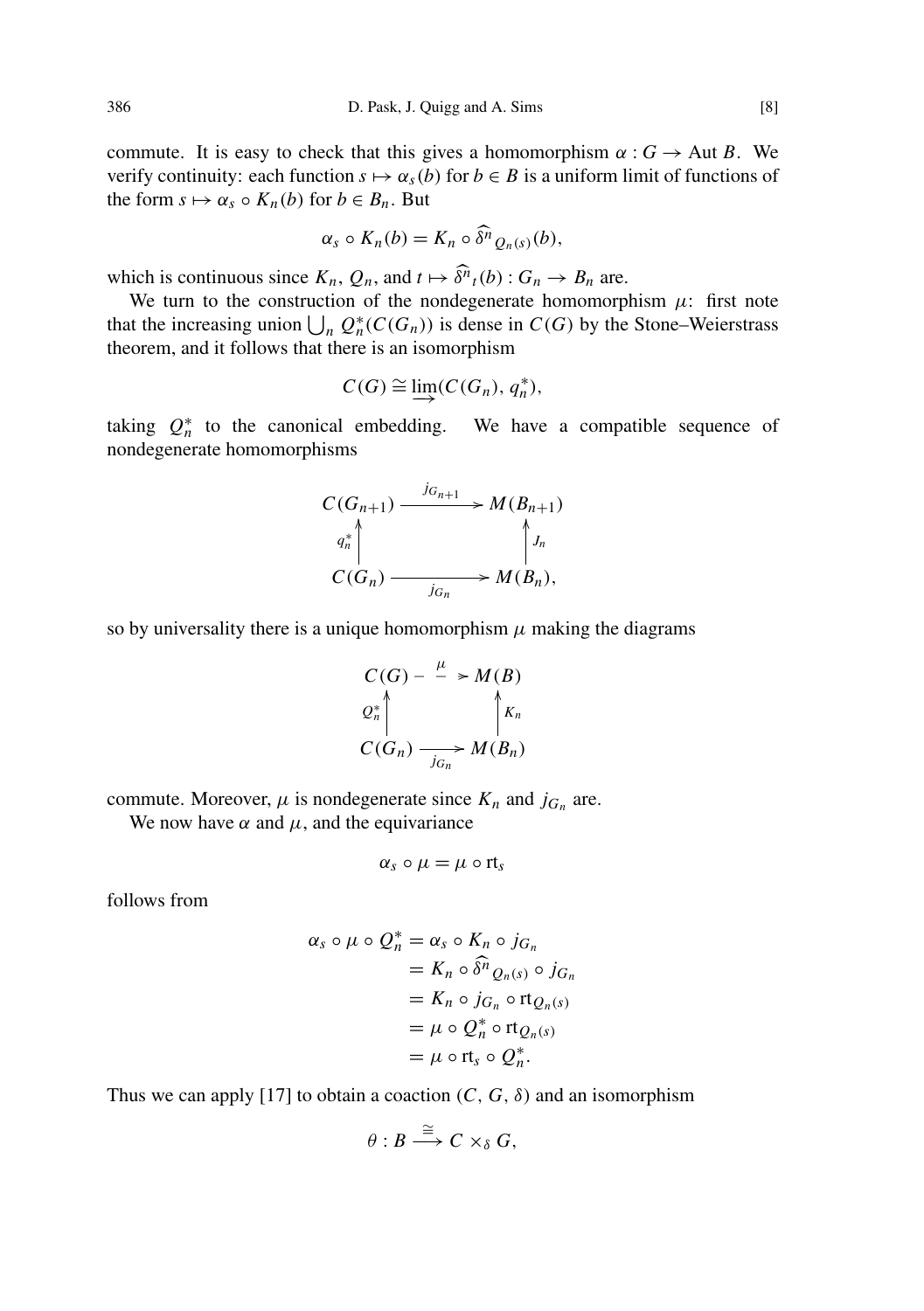such that

$$
\theta \circ \mu = j_G
$$
 and  $\theta(B^{\alpha}) = j_C(C)$ .

We want to take  $C = A$ . Note that we have a compatible sequence of nondegenerate homomorphisms



so by universality there is a unique homomorphism *j* making the diagrams



commute. Moreover, *j* is injective and nondegenerate since  $K_n$  and  $j_A^{\delta^n}$  $\int_A^{\delta^n}$  are. Because *j*, *j<sub>C</sub>*, and  $\theta$  are faithful, to show that we can take  $C = A$  it suffices to show that

$$
j(A) = B^{\alpha}.
$$

Now

$$
j(A) \subset B^{\alpha},
$$

because

$$
\alpha_s \circ j = \alpha_s \circ K_n \circ j_A^{\delta_n}
$$
  
=  $K_n \circ \widehat{\delta}^n Q_n(s) \circ j_A^{\delta_n}$   
=  $K_n \circ j_A^{\delta_n}$   
=  $j$ .

For the opposite containment, let  $b \in B^{\alpha}$ . There is a sequence  $b_n \in B_n$  such that  $K_n(b_n) \to b$ . The functions  $s \mapsto \alpha_s \circ K_n(b_n)$  converge uniformly to the function  $s \mapsto \alpha_s(b)$ , so

$$
\int_G \alpha_s \circ K_n(b_n) \, ds \to \int_G \alpha_s(b) \, ds = b.
$$

Also

$$
\int_G \alpha_s \circ K_n(b_n) \, ds = \int_G K_n \circ \widehat{\delta^n} \, Q_n(s)(b_n) \, ds = K_n \bigg( \int_G \widehat{\delta^n} \, Q_n(s)(b_n) \, ds \bigg).
$$

Since

$$
\int_G \widehat{\delta^n} \, Q_n(s)(b_n) \, ds \in B_n^{\widehat{\delta^n}} = j_A^{\delta^n}(A),
$$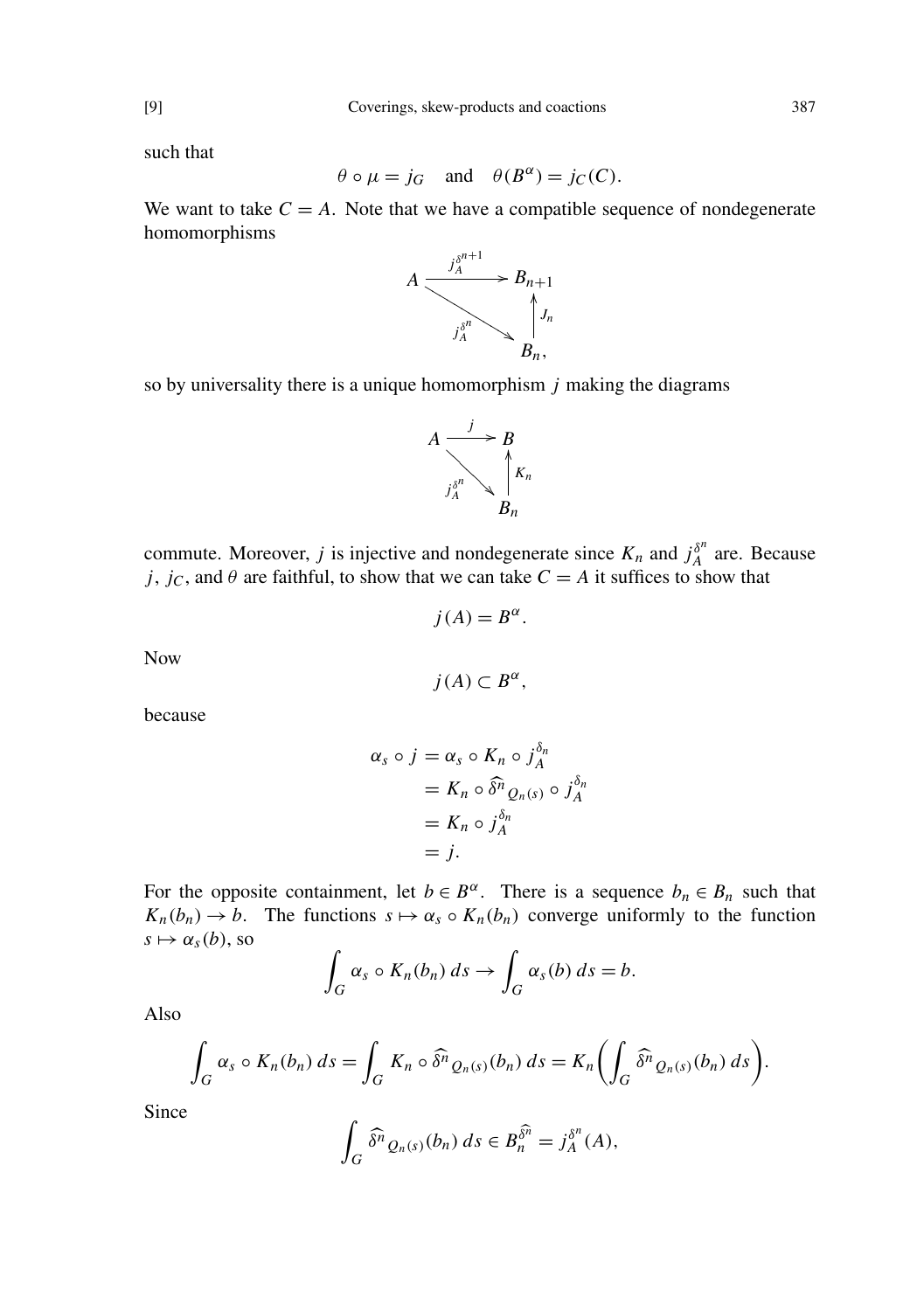we conclude that

$$
b \in K_n \circ j_A^{\delta^n}(A) = j(A).
$$

Therefore we can take  $C = A$ , so that we have a coaction  $(A, G, \delta)$  and an isomorphism

$$
\theta: B \stackrel{\cong}{\longrightarrow} A \times_{\delta} G,
$$

such that

 $\theta \circ \mu = i_G$ .

We have proved (ii). For (i), we calculate that

$$
(j_A^{\delta} \otimes id) \circ (id \otimes Q_n) \circ \delta = (id \otimes Q_n) \circ (j_A^{\delta} \otimes id) \circ \delta
$$
  
\n
$$
= (id \otimes Q_n) \circ Ad(j_G \otimes id) (w_G) \circ (j_A^{\delta} \otimes 1)
$$
  
\n
$$
= Ad(id \otimes Q_n)((j_G \otimes id) (w_G)) \circ (id \otimes Q_n) \circ (j_A^{\delta} \otimes 1)
$$
  
\n
$$
= Ad(j_G \otimes id)((id \otimes Q_n) (w_G)) \circ (j_A^{\delta} \otimes 1)
$$
  
\n
$$
= Ad(j_G \otimes id)((Q_n^* \otimes id) (w_{G_n})) \circ (j_A^{\delta} \otimes 1)
$$
  
\n
$$
= Ad(j_G \circ Q_n^* \otimes id) (w_{G_n}) \circ (j_A^{\delta} \otimes 1)
$$
  
\n
$$
= Ad(\theta \circ K_n \circ j_{G_n} \otimes id) (w_{G_n}) \circ (\theta \circ K_n \circ j_A^{\delta^n} \otimes 1)
$$
  
\n
$$
= (\theta \circ K_n \otimes id) \circ Ad(j_{G_n} \otimes id) (w_{G_n}) \circ (j_A^{\delta^n} \otimes 1)
$$
  
\n
$$
= (\theta \circ K_n \otimes id) \circ (j_A^{\delta^n} \otimes id) \circ \delta^n
$$
  
\n
$$
= (\theta \circ K_n \circ j_A^{\delta^n} \otimes id) \circ \delta^n
$$
  
\n
$$
= (j_A^{\delta} \otimes id) \circ \delta^n.
$$

Since  $j_A^{\delta}$  is faithful, we therefore have (id  $\otimes Q_n$ )  $\circ \delta = \delta^n$ .  $\Box$ 

The following application of Theorem [3.1](#page-5-0) motivates the work of the following sections.

<span id="page-9-0"></span>EXAMPLE 3.3. Let  $A = C(\mathbb{T}) = C^*(\mathbb{Z})$ , and let *z* denote the canonical generating unitary function  $z \mapsto z$ . For  $n \in \mathbb{N}$ , let  $G_n := \mathbb{Z}/2^{n-1}\mathbb{Z}$  be the cyclic group of order  $2^{n-1}$ . We write 1 for the canonical generator of  $G_n$  and 0 for the identity element. Let  $g \mapsto u_n(g)$  denote the canonical embedding of  $G_n$  into  $C^*(G_n)$ . Define  $q_n$ :  $G_{n+1} \to G_n$  by  $q_n(m) := m \pmod{2^{n-1}}$ , and write  $q_n$  also for the homomorphism  $q_n: C^*(G_{n+1}) \to C^*(G_n)$  satisfying  $q_n(u_{n+1}(g)) = u_n(q_n(g))$ . For each n, let  $\delta^n$  be the coaction of  $G_n$  on *A* determined by  $\delta^n(z) := z \otimes u_n(1)$ .

Let  $g \mapsto u(g)$  denote the canonical embedding of  $\lim_{h \to 0} G_h$  as unitaries in the multiplier algebra of  $C^*$ (lim  $G_n$ ). The coaction  $\delta$  of  $\overline{\lim}_{n \to \infty} G_n$  on *A* described in Theorem [3.1](#page-5-0) is the one determined by  $\delta(z) := z \otimes u(1, 1, ...)$ ; the corresponding coaction crossed product is known to be isomorphic to the Bunce–Deddens algebra of type  $2^{\infty}$  (see, for example, [\[6,](#page-19-12) 8.4.4]).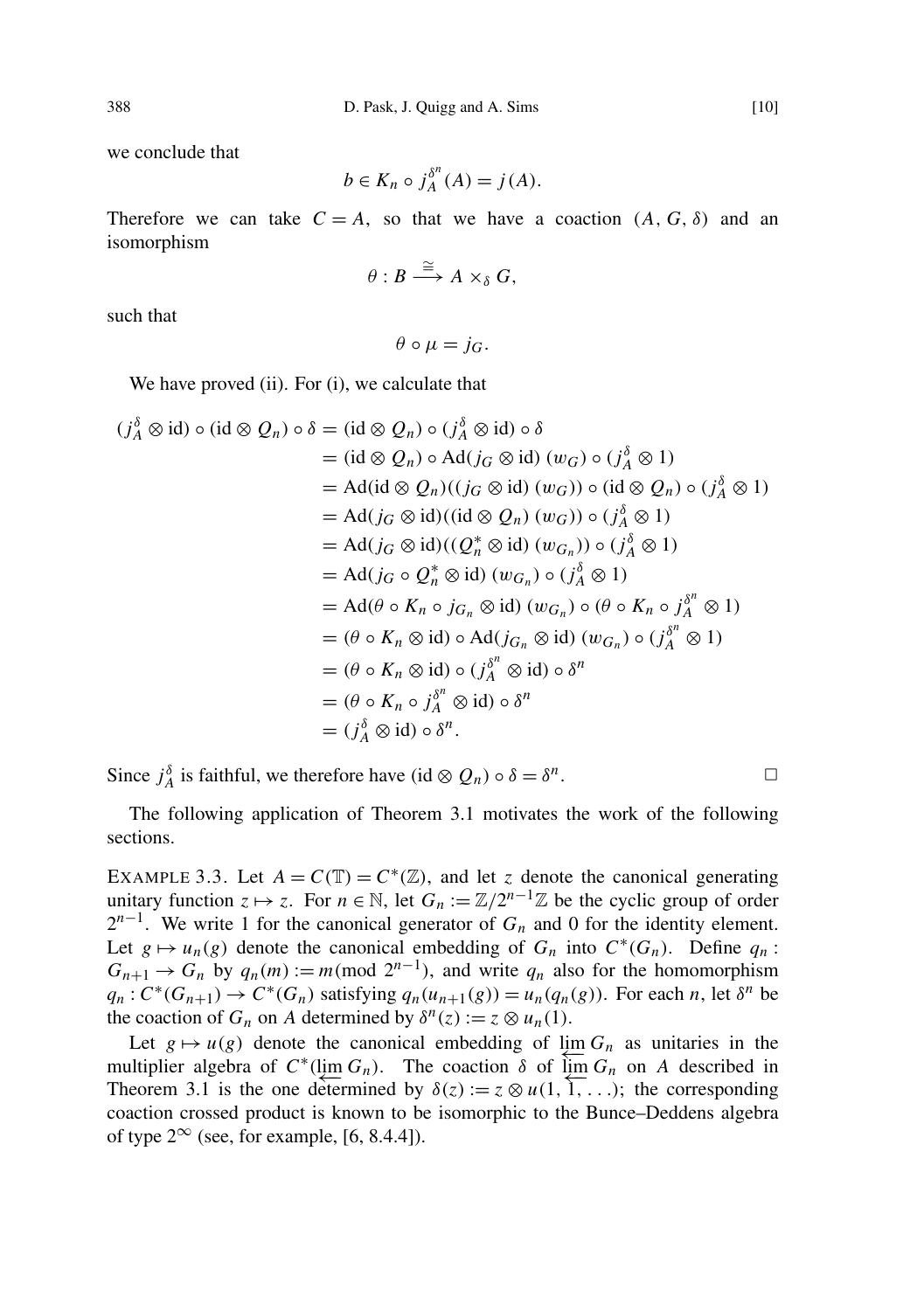### 4. Coverings of skew-products

<span id="page-10-0"></span>In this section and the next, we adopt the following notation and assumptions.

<span id="page-10-1"></span>NOTATION 4.1. Let  $\Lambda$  be a connected row-finite *k*-graph with no sources. Fix a vertex  $v \in \Lambda^0$ , and denote by  $\pi \Lambda$  the fundamental group  $\pi_1(\Lambda, v)$  of  $\Lambda$  with respect to v. Fix a cocycle  $c : \Lambda \to \pi \Lambda$  such that the skew-product  $\Lambda \times_c \pi \Lambda$  is isomorphic to the universal covering  $\Omega_{\Lambda}$  of  $\Lambda$  (such a cocycle exists by [\[15,](#page-19-0) Corollary 6.5]).

Fix a descending chain of finite-index normal subgroups

$$
\ldots \lhd H_{n+1} \lhd H_n \lhd \ldots \lhd H_1 := \pi \Lambda. \tag{4.1}
$$

For each *n*, let  $G_n := \pi \Lambda / H_n$ , and let  $q_n : G_{n+1} \to G_n$  be the induced homomorphism

$$
q_n(gH_{n+1}) := gH_n.
$$

Then

 $\cdots \xrightarrow{q_{n+1}} G_{n+1} \xrightarrow{q_n} G_n \longrightarrow \cdots \xrightarrow{q_1} G_1 := \{e\}$ 

is a chain of surjective homomorphisms of finite groups. Let *G* denote the projective limit group  $\varprojlim(G_n, q_n)$ .

For each  $\overline{n}$ , let  $c_n : \Lambda \to G_n$  be the induced cocycle  $c_n(\lambda) = c(\lambda)H_n$ , and let

$$
\Lambda_n := \Lambda \times_{c_n} G_n
$$

be the skew-product *k*-graph. Define covering maps  $p_n : \Lambda_{n+1} \to \Lambda_n$  by  $p_n(\lambda, g) :=$  $(\lambda, q_n(g))$ .

As in [\[15,](#page-19-0) Theorem 7.1(1)], for each *n* there is a coaction  $\delta^n$ :  $C^*(\Lambda) \to C^*(\Lambda) \otimes$  $C^*(G_n)$  determined by  $\delta^n(s_\lambda) := s_\lambda \otimes c_n(\lambda)$ . Denote by  $J_n$  the inclusion

$$
J_n := j_A^{\delta^{n+1}} \times (j_{G_{n+1}} \circ q_n^*) : C^*(\Lambda) \times_{\delta^n} G_n \to C^*(\Lambda) \times_{\delta^{n+1}} G_{n+1},
$$

described in Theorem [3.1\(](#page-5-0)ii).

As in [\[15,](#page-19-0) Theorem 7.1(ii)], for each *n* there is an isomorphism  $\phi_n$  of  $C^*(\Lambda_n)$  =  $C^*(\Lambda \times_{c_n} G_n)$  onto  $C^*(\Lambda) \times_{\delta^n} (G_n)$  which satisfies  $\phi_n(s_{(\lambda,g)}) := (s_{\lambda}, g)$ .

<span id="page-10-2"></span>EXAMPLE 4.2 (Example [3.3](#page-9-0) continued). Let  $\Lambda$  be the path category of the directed graph  $B_1$  consisting of a single vertex v and a single edge f with  $r(f) = s(f) = v$ . Note that as a category,  $\Lambda$  is isomorphic to  $\mathbb{N}$ , and the degree functor is then the identity function from  $\mathbb N$  to itself.

Then  $\pi \Lambda$  is the free abelian group generated by the homotopy class of *f*, and so is isomorphic to  $\mathbb{Z}$ . We define a functor  $c : \Lambda \to \mathbb{Z}$  by  $c(f) = 1$ .

For each *n*, let  $H_n := 2^{n-1}\mathbb{Z} \subset \mathbb{Z}$ , so that  $\cdots \langle H_{n+1} \langle H_n \rangle \langle H_1 \rangle = \pi \Lambda$  is a descending chain of finite-index normal subgroups. For each  $n$ ,  $G_n := \mathbb{Z}/H_n$  is the cyclic group of order  $2^{n-1}$ , and  $q_n$ :  $G_{n+1} \to G_n$  is the quotient map described in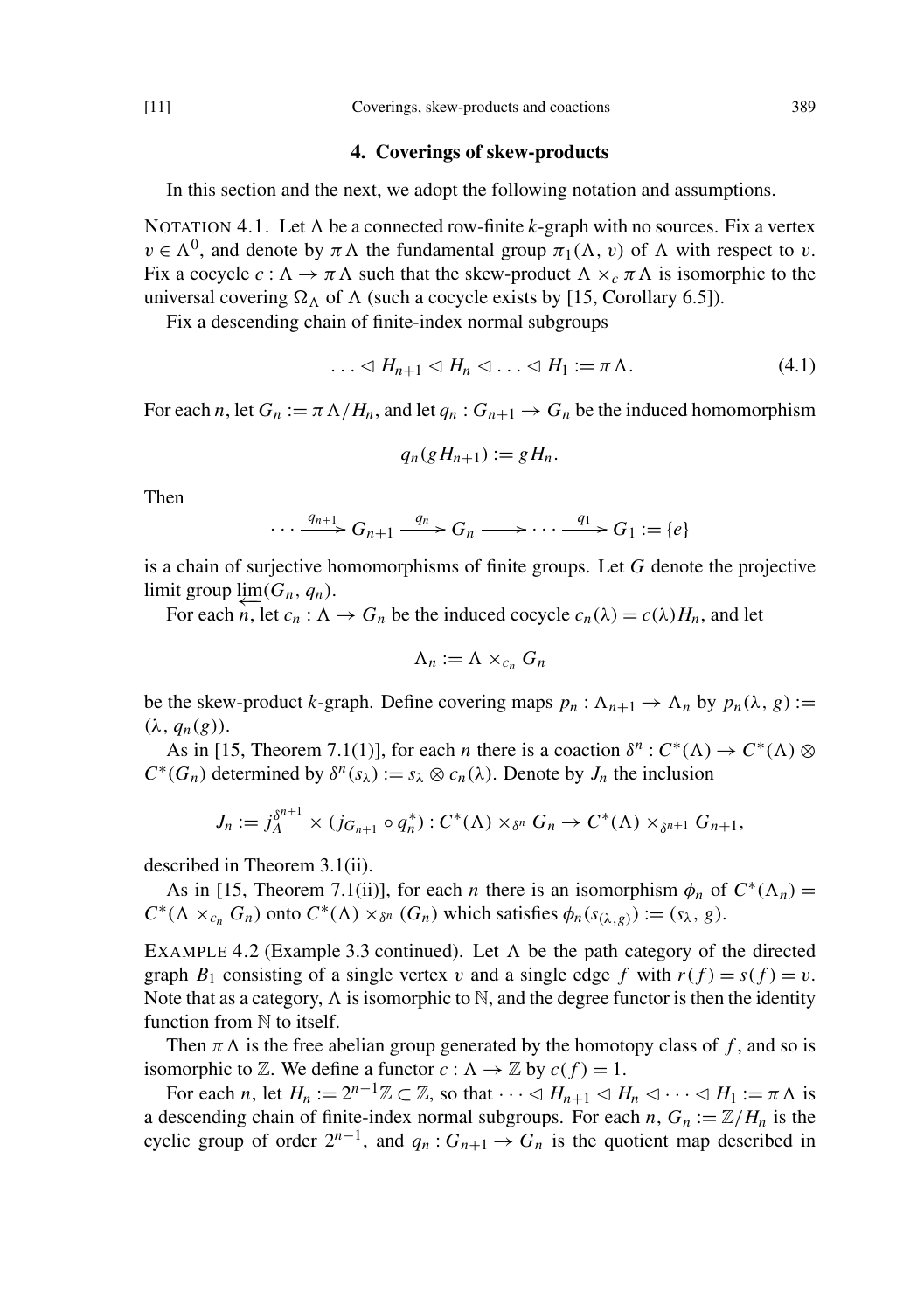Example [3.3.](#page-9-0) The induced cocycle  $c_n : \Lambda \to G_n$  obtained from *c* is determined by  $c_n(f) = 1 \in \mathbb{Z}/2^{n-1}\mathbb{Z}.$ 

For  $p \in \mathbb{N}$ , let  $C_p$  denote the simple cycle graph with p vertices:  $C_p^0 := \{v_j^p\}$  $j^p$  : *j* ∈  $\mathbb{Z}/p\mathbb{Z}$  and  $C_p^1 := \{e_j^p\}$  $j^p$ :  $j \in \mathbb{Z}/p\mathbb{Z}$ , where  $r(e_i^p)$  $v_i^p$ ) =  $v_i^p$  $\int_i^p$  and  $s(e_i^p)$  $v_i^p$ ) =  $v_i^p$  $p_i^p$ <sub>*i*+1</sub> mod *p*. For each *n*, the skew-product graph  $\Lambda_n := \Lambda \times_{c_n} G_n$  is isomorphic to the path-category of  $C_{2^{n-1}}$ . The associated covering map  $p_n : \Lambda_{n+1} \to \Lambda_n$  corresponds to the doublecovering of  $C_{2^{n-1}}$  by  $C_{2^n}$  satisfying  $v_i^{2^n}$  $v_i^{2^n} \mapsto v_{i \text{me}}^{2^{n-1}}$  $e_i^{2^{n-1}}$  and  $e_i^{2^n}$  $e_i^{2^n} \mapsto e_{i-m}^{2^{n-1}}$  $\int_{i}^{2^{n-1}}$  mod  $2^{n-1}$ 

Modulo a relabelling of the generators of  $\mathbb{N}^2$ , the 2-graph  $\lim_{n \to \infty} (\Lambda_n, p_n)$  obtained from this data as in  $[12]$  (see Section [2.3\)](#page-3-0) is isomorphic to the 2-graph of  $[16, 16]$  $[16, 16]$ Example 6.7]. Combining this with the final observation of Example [3.3,](#page-9-0) we obtain a new proof that the  $C^*$ -algebra of this 2-graph is Morita equivalent to the Bunce– Deddens algebra of type  $2^{\infty}$  (see [\[16,](#page-19-13) Example 6.7] for an alternative proof).

<span id="page-11-0"></span>THEOREM 4.3. *Adopt Notation [4.1.](#page-10-1) Taking*  $A := C^*(\Lambda)$ *, the coactions*  $\delta^n$  *and the quotient maps q<sup>n</sup> make the diagrams [\(3.1\)](#page-5-1) commute. Let* δ *denote the coaction of*  $G := \varprojlim(G_n, q_n)$  *on*  $C^*(\Lambda)$  *obtained from Theorem* [3.1.](#page-5-0) Let  $P_0$  *denote the projection*  $\sum_{v \in \Lambda^0} \overline{s_v}$  *in the multiplier algebra of*  $C^*$ ( $\lim_{v \to \infty} (\Lambda_n, p_n)$ *). Then P*<sup>0</sup> *is full and* 

$$
P_0 C^* (\underleftarrow{\lim} (\Lambda_n, p_n)) P_0 \cong C^* (\Lambda) \times_{\delta} G.
$$

To prove this theorem, we first show that, in the setting described above, the inclusions of *k*-graph algebras induced from the coverings  $p_n : \Lambda_{n+1} \to \Lambda_n$  as in [\[12\]](#page-19-1) are compatible with the inclusions of coaction crossed products induced from the quotient maps  $q_n: G_{n+1} \to G_n$ .

<span id="page-11-1"></span>LEMMA 4.4. *With Notation [4.1,](#page-10-1)*  $fix n \in \mathbb{N}$ *, and let*  $\iota_{p_n}$  *be the inclusion of*  $C^*(\Lambda_n)$ *into*  $C^*(\Lambda_{n+1})$  *obtained from* [\[12,](#page-19-1) Proposition 3.3(iv)]. Then the inclusion  $\iota_n$  and the *isomorphisms*  $\phi_n$ ,  $\phi_{n+1}$  *of Notation [4.1](#page-10-1) make the following diagram commute:* 

$$
C^*(\Lambda_n) \xrightarrow{\iota_{p_n}} C^*(\Lambda_{n+1})
$$
  
\n
$$
\downarrow \phi_n
$$
  
\n
$$
C^*(\Lambda) \times_{\delta^n} G_n \xrightarrow{\iota_n} C^*(\Lambda) \times_{\delta^{n+1}} G_{n+1}
$$

PROOF. By definition,

$$
\iota_{p_n}(s_{(\lambda,gH_n)})=\sum_{p(\lambda',g'H_{n+1})=(\lambda,gH_n)}s_{(\lambda',g'H_{n+1})}.
$$

By definition of  $p_n$ , this becomes

$$
\iota_{p_n}(s_{(\lambda,gH_n)}) = \sum_{\{g'H_{n+1}\in G_{n+1}: g'H_n=gH_n\}} s_{(\lambda,g'H_{n+1})}.
$$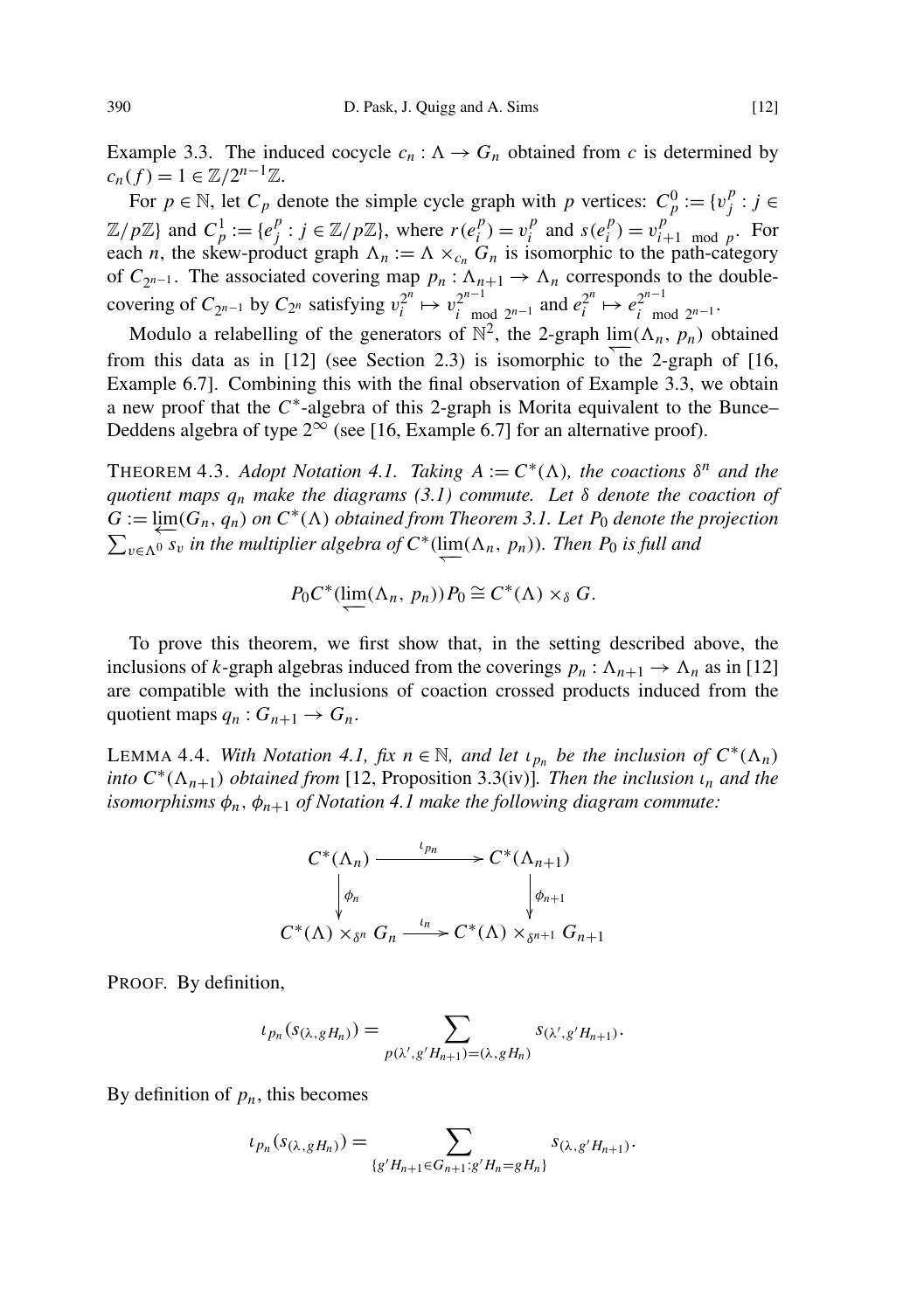Hence

$$
\phi_{n+1} \circ \iota_{p_n}(s_{(\lambda,gH_n)}) = \sum_{\{g'H_{n+1} \in G_{n+1}: g'H_n = gH_n\}} (s_{\lambda}, g'H_{n+1}).
$$

But this is precisely  $\iota(\phi_n(s_{(\lambda, gH_n)}))$  by definition of  $\iota$  and  $\phi_n$ .

<span id="page-12-0"></span>COROLLARY 4.5. *With Notation [4.1,](#page-10-1) let P*<sup>0</sup> *denote the projection*  $\sum_{v \in \Lambda^0} s_v$  *in the*  $multiplier algebra of C<sup>*</sup>(lim<sub>→</sub>( $\Lambda_n$ ,  $p_n$ )). Then  $P_0$  is full and$ 

$$
P_0 C^* (\lim_{\longrightarrow} (\Lambda_n, p_n)) P_0 \cong \lim_{\longrightarrow} (C^* (\Lambda) \times_{\delta^n} G_n, \iota_n).
$$

PROOF. By [\[12,](#page-19-1) Equation (3.2)],  $P_0 C^* (\lim_{n \to \infty} (\Lambda_n, p_n)) P_0$  is isomorphic to  $\lim_{n \to \infty} (C^*(\Lambda_n), \iota_{p_n})$ . The latter is isomorphic to  $\lim_{n \to \infty} (C^*(\Lambda) \times_{\delta^n} G_n, \iota_n)$  by Lemma [4.4](#page-11-1) and the universal property of the direct limit.  $\Box$ 

PROOF OF THEOREM [4.3.](#page-11-0) It is immediate from the definitions of the maps involved that the maps  $\delta^n$  and  $q_n$  make the diagram [\(3.1\)](#page-5-1) commute. The rest of the statement then follows from Corollary [4.5](#page-12-0) and Theorem [3.1\(](#page-5-0)ii).  $\Box$ 

## 5. Simplicity

<span id="page-12-1"></span>In this section we frequently embed  $\mathbb{N}^k$  into  $\mathbb{N}^{k+1}$  as the subset consisting of elements whose  $(k + 1)$ th coordinate is equal to zero. For  $n \in \mathbb{N}^k$ , we write  $(n, 0)$ for the corresponding element of  $\mathbb{N}^{k+1}$ .

<span id="page-12-3"></span>THEOREM 5.1. *Adopt Notation [4.1.](#page-10-1) The* (*k* + 1)*-graph C*<sup>∗</sup> *-algebra*  $C^*$ ( $\lim_{n \to \infty} (\Lambda_n, p_n)$ ) *is simple if and only if the following two conditions are satisfied:* 

- (i) *each*  $\Lambda_n$  *is cofinal*;
- (ii) whenever  $v \in \Lambda^0$ ,  $p \neq q \in \mathbb{N}^k$  satisfy  $\sigma^p(x) = \sigma^q(x)$  for all  $x \in v \Lambda^0$ , there exist  $x \in v\Lambda^{\infty}, l \in \mathbb{N}^k$  *and*  $N \in \mathbb{N}$  *such that*  $c_N(x(p, p + l)) \neq c_N(x(q, q + l))$ *.*

The idea is to prove the theorem by appealing to [\[18,](#page-19-2) Theorem 3.1]. To do this, we will first describe the infinite paths in  $\lim_{n \to \infty} (\Lambda_n, p_n)$ . We identify  $\lim_{n \to \infty} (G_n, q_n)$  with the set of sequences  $g = (g_n)_{n=1}^{\infty}$  such that  $\overline{q}_n(g_{n+1}) = g_n$  for all *n*.

<span id="page-12-2"></span>LEMMA 5.2. *Adopt Notation* [4.1.](#page-10-1) *Fix*  $x \in \Lambda^{\infty}$  *and*  $g = (g_n)_{n=1}^{\infty} \in \lim_{\Lambda \to 0} (G_n, q_n)$ . *For each*  $n \in \mathbb{N}$  *there is a unique infinite path*  $(x, g_n) \in \Lambda_n^{\infty}$  *determined by*  $(x, g_n)$   $(0, m) = (x(0, m), c_n(x(0, m))^{-1}g_n)$  *for all m* ∈ N<sup>k</sup>. There is a unique *infinite path*  $x^g \in (\lim_{m \to \infty} (\Lambda_n, p_n))^{\infty}$  *such that*  $x^g(0, (m, 0)) = x(0, m)$  *for all m* ∈  $\mathbb{N}^k$  *and*  $x^g(ne_{k+1}) = (x(0), g_n)$  *for all*  $n \in \mathbb{N}$ *; moreover,*  $\sigma^{ne_{k+1}}(x^g)$  (0,  $(m, 0)$ ) =  $(x, g_n)$  (0, *m*) *for all m* ∈ <sup>Nk</sup>. Finally, every infinite path  $y \in (\lim_{n \to \infty} (\Lambda_n, p_n))^{\infty}$  is of *the form*  $\sigma^{ne_{k+1}}(x^g)$  *for some*  $n \in \mathbb{N}$ *,*  $x \in \Lambda^\infty$  *and*  $g \in \varprojlim(G_n, q_n)$ *.*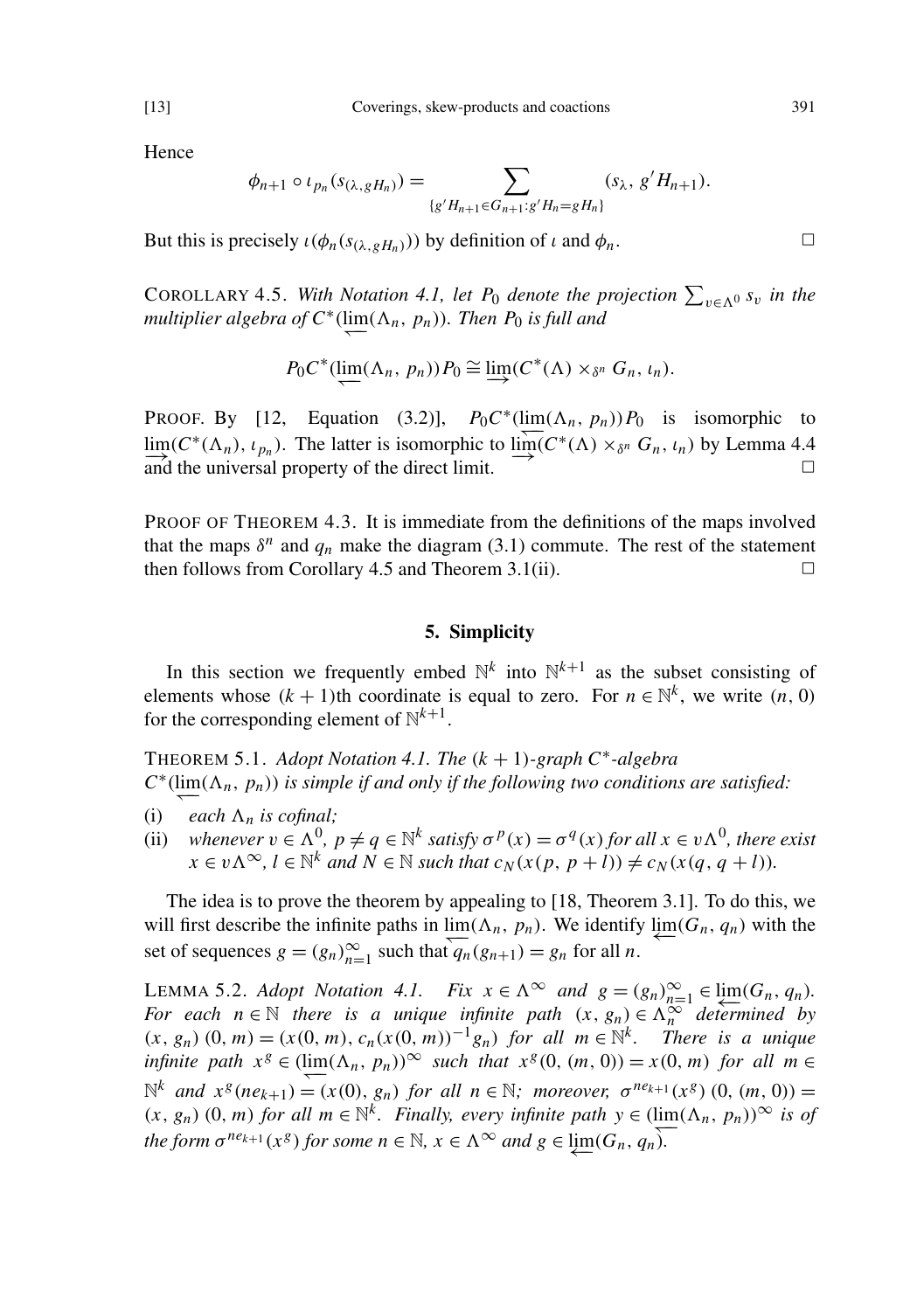PROOF. That the formula given determines unique infinite paths  $(x, g_n)$ ,  $n \in \mathbb{N}$ , follows from [\[9,](#page-19-5) Remarks 2.2]. That there is a unique infinite path  $x^g$  such that  $x^g$ (0, (*m*, 0)) = *x*(0, *m*) for all *m* ∈ N<sup>*k*</sup> and  $x^g$ (*ne*<sub>*k*+1</sub>) = (*x*(0), *g<sub>n</sub>*) for all *n* ∈ N follows from the observation that for each  $n \in \mathbb{N}$  there is a unique path

$$
\alpha = \alpha_{g,n} := e(x(0), g_1)e(x(0), g_2) \cdots e(x(0), g_n),
$$

with  $d(\alpha_{g,n}) = ne_{k+1}$ ,  $r(\alpha) = x(0) \in \Lambda^0$  and  $s(\alpha) = (x(0), g_n) \in \Lambda^0_n$ , and that for each  $m \in \mathbb{N}^k$ ,

$$
\alpha(x, g_n) (0, m) = x(0, m)e(x(m), c_1(x(0, m))^{-1}g_1)
$$

$$
\cdots e(x(m), c_n(x(0, m))^{-1}g_n)
$$

is the unique minimal common extension of  $x(0, m)$  and  $\alpha$ . This also establishes the assertion that  $\sigma^{ne_{k+1}}(x^g)$  (0,  $(m, 0)$ ) =  $(x, g_n)$  (0,  $m$ ) for all  $m \in \mathbb{N}^k$ .

For the final assertion, fix  $y \in (\lim_{n \to \infty} (\Lambda_n, p_n))^{\infty}$ . We must have  $y(0) = (v, g_n)$ for some  $v \in \Lambda^0$ ,  $g_n \in G_n = \pi \Lambda / H_n$  and  $n \in \mathbb{N}$ . Let  $x \in \Lambda_n^{\infty}$  be the infinite path determined by  $x(0, m) := y(0, (m, 0))$  for all  $m \in \mathbb{N}^k$ . By definition of  $\Lambda_n = \Lambda \times_{c_n}$ *G<sub>n</sub>*, we have  $x(0, m) := (\alpha_m, c_n(\alpha_m)^{-1}g_n)$  where each  $\alpha_m \in v\Lambda^m$  and *g* is the element of  $\pi \Lambda$  such that  $y(0) = v(g_n)$  as above. There is then an infinite path in  $x' \in \Lambda^\infty$  determined by  $x'(0, m) = \alpha_m$  for all  $m \in \mathbb{N}^k$ . For  $n > i \ge 1$ , inductively define  $g_i := q_i(g_{i+1})$ , and for  $n < i$  let  $g_i$  be the unique element of  $G_i$  such that  $y((i - n)e_{k+1}) = (v, g_i)$ ; that such  $g_i$  exist follows from the definition of  $\lim_{n \to \infty} (\Lambda_n, p_n)$ . Then  $g := (g_i)_{i=1}^{\infty}$  is an element of  $\varprojlim(G_n, q_n)$  by definition, and routine calculations using the definitions of the  $\Lambda_n$  show that  $x = \sigma^{ne_{k+1}}((x')^g)$ ).  $\qquad \qquad \Box$ 

<span id="page-13-0"></span>LEMMA 5.3. *Adopt Notation* [4.1.](#page-10-1) *Then the*  $(k + 1)$ -graph  $\lim_{n \to \infty} (\Lambda_n, p_n)$  *is cofinal if and only if each*  $\Lambda_n$  *is cofinal.* 

PROOF. Suppose that each  $\Lambda_n$  is cofinal. Fix  $y \in \lim_{n \to \infty} (\Lambda_n, p_n)$  and  $w \in \lim_{n \to \infty} (\Lambda^0)$ . By Lemma [5.2,](#page-12-2) we have  $y = \sigma^{i_0 e_{k+1}}(x^g)$  for some  $g = (g_n)_{n=1}^\infty \in \lim_{n \to \infty} (G_n, q_n)$ , some *i*<sub>0</sub> ∈ N and some  $x \in \Lambda^\infty$ . We must show that  $w(\lim_{n \to \infty} (\Lambda_n, p_n)) \sqrt[n]{(q)} \neq \emptyset$  for some q. We have  $w \in \Lambda_m^0$  for some  $m \in \mathbb{N}$ , so  $w = (w', h)$  for some  $h \in G_m$ . If  $m < i_0$ , fix any  $h' \in \pi \Lambda$  such that  $h'H_{i_0} = h$ , and note that  $w(\lim_{h \to \infty} (\Lambda_n, p_n))(w', hH_{i_0})$ is nonempty, so that it suffices to show that  $(w', h'H_{i_0})(\lim_{n \to \infty} (\Lambda_n, p_n))y(q) \neq \emptyset$  for some q. That is to say, we may assume without loss of generality that  $m \ge i_0$ . But now  $w \in \Lambda_m^0$  and  $\sigma^{(0,...,0,m-i_0)}(y) \in (\lim_{n \to \infty} (\Lambda_n, p_n))^{\infty}$  with  $r(y) \in \Lambda_{i_0}^0$ . Since  $\Lambda_n$  is cofinal, we have  $w\Lambda_{i_0}(x, g_m)$   $(q) \neq \emptyset$  for some  $q \in \mathbb{N}^k$  (recall that  $x, (g_i)_{i=1}^{\infty}$  are such that  $y = \sigma^{i_0 e_{k+1}}(x^g)$ ). By definition,  $(x, g_m)$   $(q) = y(q_1, \ldots, q_k, m - i_0)$  and this shows that  $w(\lim_{n \to \infty} (\Lambda_n, p_n)) y(q) \neq \emptyset$  for  $q = (q_1, \ldots, q_k, m - n)$ .

Now suppose that  $\lim_{n \to \infty} (\Lambda_n, p_n)$  is cofinal. Fix  $n \in \mathbb{N}$  and a vertex w and an infinite path *x* in  $\Lambda_n$ . Then  $x(0) = (v, gH_n)$  for some  $v \in \Lambda^0$ ,  $g \in \pi \Lambda$ . There are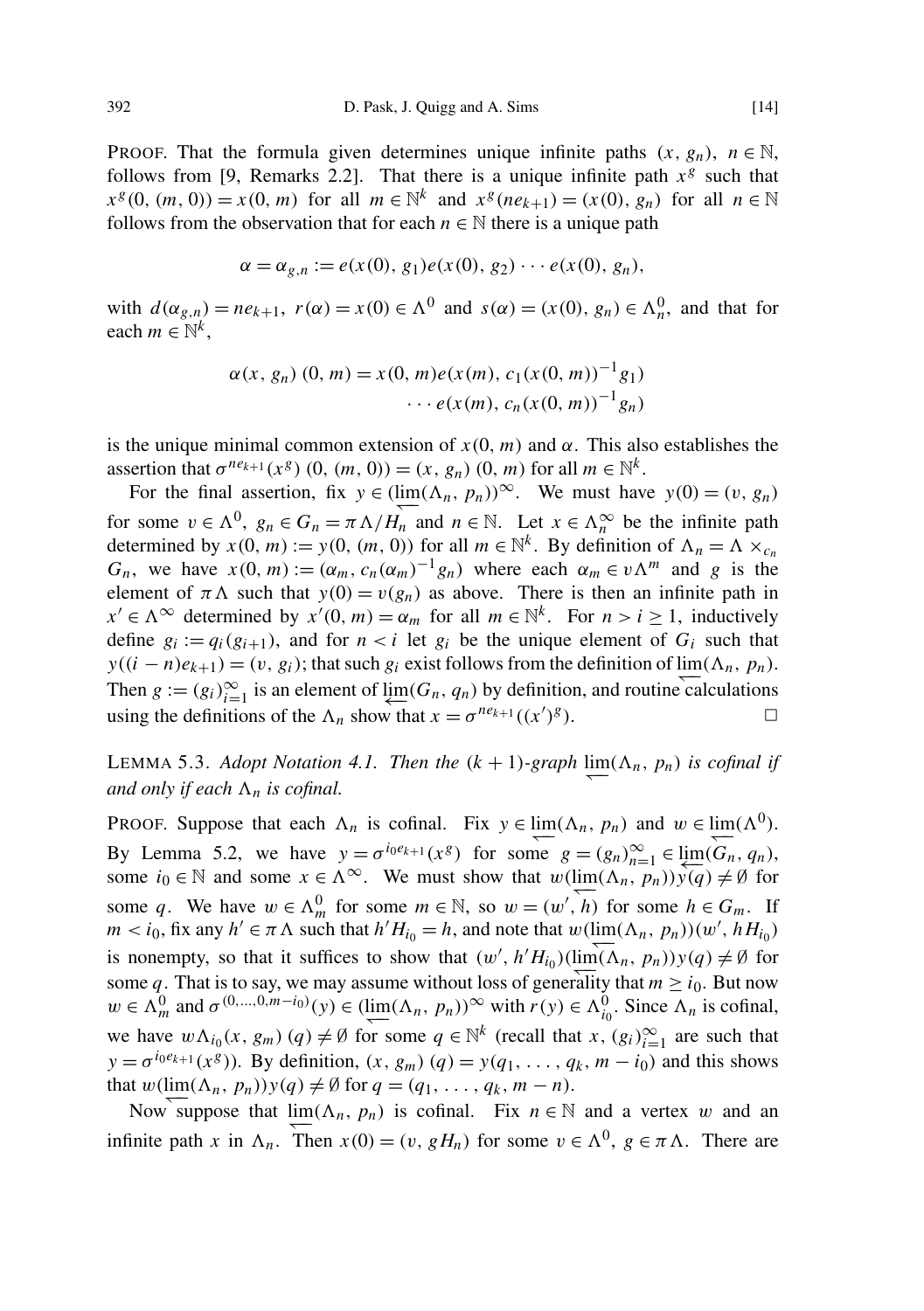paths  $\alpha_m \in \Lambda_n^m$ ,  $m \in \mathbb{N}^k$ , determined by  $x(0, m) = (\alpha_m, c_n(\alpha_m)^{-1}gH_n)$ ; there is then an infinite path  $x' \in \Lambda^\infty$  such that  $x'(0, m) = \alpha_m$  for all *m*. Let  $g_i := gH_i$ for all  $i \in \mathbb{N}$ . In an abuse of notation we denote by *g* the element  $(gH_i)_{i=1}^{\infty}$  of lim( $G_n$ ,  $q_n$ ). Let  $y = \sigma^n((x')^g)$  be the infinite path of lim( $\Lambda_n$ ,  $p_n$ ) provided by Lemma [5.2.](#page-12-2) As  $\lim_{n \to \infty} (\Lambda_n, p_n)$  is cofinal, we may fix a path  $\lambda \in \lim_{n \to \infty} (\Lambda_n, p_n)$  such that  $r(\lambda) = w$  and  $s(\lambda)$  lies on *y*. By definition of *y*, there exist  $n' \ge n$  and  $m \in \mathbb{N}^k$ such that  $s(\lambda) = (x'(m), c_{n'}(\alpha_m)^{-1}g_{n'})$ . We then have  $d(\lambda)_{k+1} = n' - n$ , and we may factorize  $\lambda = \lambda' \lambda''$  where  $d(\lambda') = d(\lambda) - (n' - n)e_{k+1}$  and  $d(\lambda'') = (n' - n)e_{k+1}$ . By construction of  $\lim_{n \to \infty} (\Lambda_n, p_n)$ , if  $d(\mu) = je_{k+1}$  and  $s(\mu) = (v, gH_n) \in \Lambda_n^0$  then  $n \geq j$ and  $r(\mu) = (v, gH_{n-j}) \in \Lambda_{n-j}^0$ . In particular,

$$
s(\lambda') = r(\lambda'') = (x'(m), c_n(\alpha_m)^{-1}g_n) = x(m),
$$

so  $w \Lambda_n x(m) \neq \emptyset$ .

<span id="page-14-0"></span>LEMMA 5.4. *Adopt Notation* [4.1.](#page-10-1) *Then the*  $(k + 1)$ -*graph*  $\lim_{n \to \infty} (\Lambda_n, p_n)$  *has no local periodicity if and only if it satisfies condition (ii) of Theorem [5.1.](#page-12-3)*

PROOF. First suppose that condition (ii) of Theorem [5.1](#page-12-3) holds. Fix a vertex  $v \in$  $(\lim_{n \to \infty} (\Lambda_n, p_n))^0$  and  $p \neq q \in \mathbb{N}^{k+1}$ . So  $v \in \Lambda_n^0$  for some *n*, and *v* therefore has the form  $v = (w, gH_n)$  for some  $w \in \Lambda^0$  and  $g \in \pi \Lambda$ . We must show that there exists  $x \in v(\lim_{n \to \infty} (\Lambda_n, p_n))^{\infty}$  such that  $\sigma^p(x) \neq \sigma^q(x)$ .

We first consider the case where  $p_{k+1} \neq q_{k+1}$ . By construction of the tower graph  $\lim_{\lambda \to 0} (\Lambda_n, p_n)$ , this forces the vertices  $x(p)$  and  $x(q)$  to lie in distinct  $\Lambda_n$  for any  $\overline{x} \in v(\lim_{n \to \infty} (\Lambda_n, p_n))^{\infty}$ ; in particular, they cannot be equal.

Now suppose that  $p_{k+1} = q_{k+1}$ . If every  $x \in v(\lim_{n \to \infty} (\Lambda_n, p_n))^{\infty}$  satisfies  $\sigma^p(x) =$  $\sigma^q(x)$ , then for any  $\alpha \in v(\lim(\Lambda_n, p_n))^{p_{k+1}e_{k+1}}$  and any  $y \in s(\alpha)$  (lim( $\Lambda_n$ ,  $p_n$ ))<sup>∞</sup>, we have  $\sigma^p(\alpha y) = \sigma^q(\alpha y)$ ; that is,

$$
\sigma^{p-p_{k+1}e_{k+1}}(y) = \sigma^{q-q_{k+1}e_{k+1}}(y) \quad \text{ for all } y \in s(\alpha) \text{ (lim}_{\substack{\longleftarrow \\ \longleftarrow}} (\Lambda_n, p_n))^{\infty}.
$$

So we may assume without loss of generality that  $p_{k+1} = q_{k+1} = 0$ . Write  $p'$  and  $q'$ for the elements of  $\mathbb{N}^k$  whose entries are the first *k* entries of *p* and *q*.

We have  $v \in \Lambda_n$  for some *n*, so there exist  $w \in \Lambda^0$  and  $g \in \pi \Lambda$  such that  $v = (w, gH_n)$ . Suppose first that there exists  $x \in w \Lambda^{\infty}$  such that  $\sigma^{p'}(x) \neq \sigma^{q'}(x)$ . Then the infinite path  $(x, gH_n) \in v\Lambda_n^{\infty}$  such that

$$
(x, gH_n) (0, m) := (x(0, m), c_n(x(0, m))^{-1} gH_n)
$$
 for all  $m \in \mathbb{N}^k$ ,

also satisfies  $\sigma^{p'}((x, gH_n)) \neq \sigma^{q'}((x, gH_n))$ . By Lemma [5.2](#page-12-2) we may choose an infinite path *y* such that  $y|_{\mathbb{N}^k \times \{0\}} = (x, gH_n)$ , and then  $y \in v(\lim_{s \to 0} (\Lambda_n, p_n))^{\infty}$  satisfies  $\sigma^p(y) \neq \sigma^q(y)$ .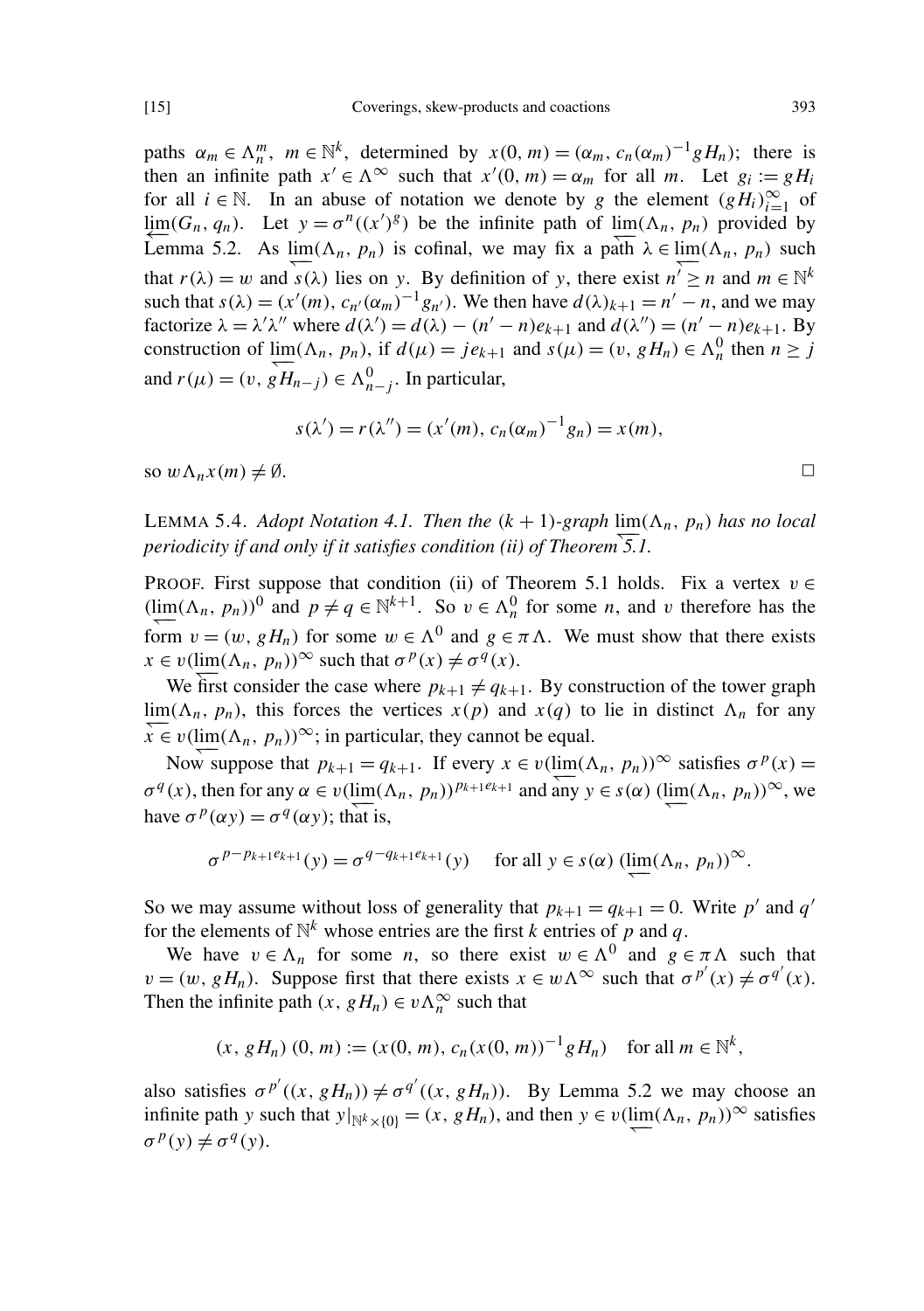Now suppose that every path  $x \in w \wedge^{\infty}$  satisfies  $\sigma^{p'}(x) = \sigma^{q'}(x)$ . Then by condition (ii) of Theorem [5.1,](#page-12-3) we may fix  $x \in w\Lambda^\infty$  and  $N \in \mathbb{N}$  such that  $c_N(x(0, p')) \neq c_N(x(0, q'))$ . It then follows from the definition of the *c<sub>j</sub>* that  $c_j(x(0, p')) \neq c_j(x(0, q'))$  whenever  $j \geq N$ . So with  $j := \max\{N, n\}$ ,

$$
(x, gHj) (p') = (x(p'), cj(x(0, p'))-1gHj) \neq (x(q'), cj(x(0, q'))-1gHj)
$$
  
= (x, gH<sub>j</sub>) (q').

There is an element  $g = (g_i)_{i=1}^{\infty}$  of  $\lim_{n \to \infty} (G_n, q_n)$  determined by  $g_i := gH_i$  for all *i*. Let  $x^g$  be the element of  $(\lim_{n \to \infty} (\Lambda_n, p_n))^{\infty}$  determined by *x* and *g* as in Lemma [5.2.](#page-12-2) Then  $(x, gH_n)$   $((j - n)e_{k+1} + p) \neq (x, gH_n)$   $((j - n)e_{k+1} + q)$ , and therefore  $x^g$  satisfies  $\sigma^p(x^g) \neq \sigma^q(x^g)$  as required. Hence condition (ii) of Theorem [5.1](#page-12-3) implies that  $\lim_{n \to \infty} (\Lambda_n, p_n)$  has no local periodicity.

To show that if  $\lim_{n \to \infty} (\Lambda_n, p_n)$  has no local periodicity then condition (ii) of Theorem [5.1](#page-12-3) holds, we prove the contrapositive statement. Suppose that condition (ii) of Theorem [5.1](#page-12-3) does not hold. Fix  $v \in \Lambda^0$  and  $p, q \in \mathbb{N}^k$  such that  $\sigma^p(x) = \sigma^q(x)$ for all  $x \in v\Lambda^\infty$  and  $c_n(x(p, p + l)) = c_n(x(q, q + l))$  for all  $n \in \mathbb{N}, l \in \mathbb{N}^k$ . Then for each  $x \in v \Lambda^{\infty}$  and each  $g = (g_n)_{n=1}^{\infty} \in \lim_{n \to \infty} (G_n, p_n)$ , we have  $\sigma^p(x, g_n)$  (0, *l*) =  $\sigma^q(x, g_n)$  (0, *l*) for all  $n \in \mathbb{N}$  and  $l \in \mathbb{N}^k$ . Hence Lemma [5.2](#page-12-2) implies that every  $y \in v(\lim_{y \to 0} (\Lambda_n, p_n))^\infty$  satisfies  $\sigma^{(p,0)}(y) = \sigma^{(q,0)}(y)$ .

PROOF OF THEOREM [5.1.](#page-12-3) From [\[18,](#page-19-2) Theorem 3.1] we see that  $C^*(\lim_{n \to \infty} (\Lambda_n, p_n))$  is simple if and only if  $\lim_{n \to \infty} (\Lambda_n, p_n)$  is cofinal and has no local periodicity. The result then follows directly from Lemmas [5.3](#page-13-0) and [5.4.](#page-14-0)  $\Box$ 

## 6. Projective limit *k*-graphs

<span id="page-15-0"></span>Let  $(\Lambda_n, \Lambda_{n+1}, p_n)_{n=1}^{\infty}$  be a sequence of row-finite coverings of *k*-graphs with no sources as in Section [2.3.](#page-3-0) We aim to show that the sets  $(\varprojlim_{i} \Lambda_{i})^{m} := \varprojlim_{i} (\Lambda_{i}^{m}, p_{i})$ under the projective limit topology with the natural (coordinate-wise) range and source maps specify a topological *k*-graph (in the sense of Yeend). Moreover, we show that the associated topological  $k$ -graph  $C^*$ -algebra is isomorphic to the full corner  $P_0 C^* (\lim_{s \to \infty} (\Lambda_n; p_n)) P_0$  determined by  $P_0 := \sum_{v \in \Lambda_1^0} s_v$ . In particular, when the  $\Lambda_n$ and  $p_n$  are as in Notation [4.1,](#page-10-1) the *C*<sup>\*</sup>-algebra of the projective limit topological *k*graph is isomorphic to the crossed product of  $C^*(\Lambda)$  by the coaction of the projective limit of the groups *G<sup>i</sup>* obtained from Theorem [3.1.](#page-5-0)

Let  $(\Lambda_n, \Lambda_{n+1}, p_n)_{n=1}^{\infty}$  be a sequence of row-finite coverings of *k*-graphs with no sources. Let  $\lim_{t \to \infty} (\Lambda_i, p_i)$  be the projective limit category, equipped with the projective limit topology. That is,  $\lim_{n \to \infty} (\Lambda_i, p_i)$  consists of all sequences  $(\lambda_i)_{i=1}^{\infty}$  such that each  $\lambda_i \in \Lambda_i$  and  $p_i(\lambda_{i+1}) = \lambda_i$ ; the structure maps  $\tilde{r}$ ,  $\tilde{s}$ ,  $\tilde{\circ}$  and id on  $\varprojlim(\Lambda_i, p_i)$  are obtained by pointwise application of the corresponding structure maps for  $\Lambda$ . The cylinder sets  $Z(\lambda_1, ..., \lambda_j) := \{(\mu_i)_{i=1}^{\infty} \in \lim_{i \to \infty} (\Lambda_i, p_i) : \mu_i = \lambda_i \text{ for } 1 \le i \le j\}$  form a basis of compact open sets for a locally compact Hausdorff topology.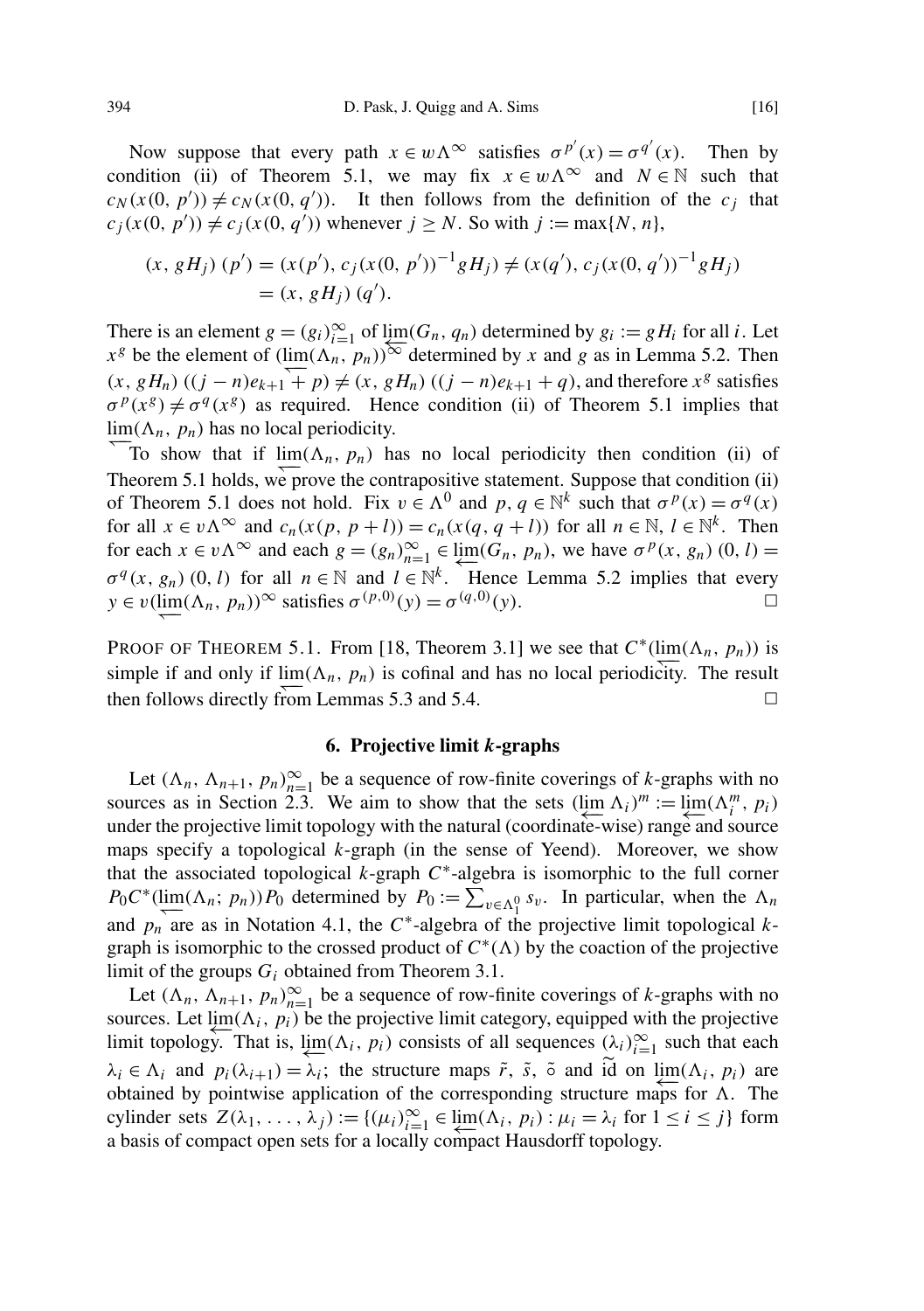Define  $\tilde{d}$  :  $\lim_{k \to \infty} (\Lambda_i, p_i) \to \mathbb{N}^k$  by  $\tilde{d}((\lambda_i)_{i=1}^{\infty}) := d(\lambda_1)$ . Since the  $p_i$  are degreepreserving,

$$
\tilde{d}((\lambda_i)_{i=1}^{\infty}) = d(\lambda_i) \text{ for all } i \ge 1.
$$

For fixed  $\lambda = (\lambda_i)_{i=1}^{\infty} \in \lim_{\lambda_i \to 1} (\Lambda_i, p_i)^{m+n}$ , the unique factorization property for each  $\lambda_i$ produces unique elements  $\lambda(0, m) := (\lambda_i(0, m))_{i=1}^{\infty} \in \lim_{\epsilon \to 1} (\Lambda_i, p_i)^m$  and  $\lambda(m, n) :=$  $(\lambda_i(m, n))_{i=1}^{\infty} \in \underline{\lim} (\Lambda_i, p_i)^n$  such that  $\lambda = \lambda(0, m) \lambda(m, n)$ ; that is,  $(\underline{\lim} (\Lambda_i, p_i), \tilde{d})$  $\mu_{\text{min}}(X_i, p_i)$  such that  $\lambda = \lambda(0, m)\lambda(m, n)$ , that is,  $\mu_{\text{min}}$ is a second-countable small category with a degree functor satisfying the factorization property.

The identity  $\tilde{d}((\lambda_i)_{i=1}^{\infty}) = d(\lambda_i)$  for all  $i \geq 1$  implies that  $Z(\lambda_1, \ldots, \lambda_j)$  is empty unless  $d(\lambda_1) = \cdots = d(\lambda_i)$ , and it follows that  $\tilde{d}$  is continuous.

We claim that  $\tilde{r}$  and  $\tilde{s}$  are local homeomorphisms. To see this, fix a cylinder set  $Z(v_1, \ldots, v_j) \subset \lim_{\leftarrow} (\Lambda_i, p_i)^0$  and, for  $\lambda \in v_1 \Lambda_1$  and  $2 \leq l \leq j$ , let  $v_l p_{1,l}^{-1}$  $\int_{1,l}^{-1} (\lambda)$  be the unique element of  $v_l \Lambda_l$  such that  $p_1 \circ p_2 \circ \cdots \circ p_{l-1}(v_l p_{l,l}^{-1})$  $\eta_{1,l}^{-1}(\lambda)) = \lambda$ . Then

$$
\tilde{r}^{-1}(Z(v_1,\ldots,v_j))\cap \varprojlim(\Lambda_i, p_i)^n := \prod_{\lambda\in v_1\Lambda_1^n} Z(\lambda, v_2p_{1,2}^{-1}(\lambda),\ldots, v_jp_{1,j}^{-1}(\lambda)),
$$

which is clearly open, showing that  $\tilde{r}$  is continuous. Moreover, this same formula shows that for  $\lambda = (\lambda_i)_{i=1}^{\infty} \in \lim_{\leftarrow} (\Lambda_i, p_i)$ , the restriction of  $\tilde{r}$  to  $Z(\lambda_1)$  is a homeomorphism, and  $\tilde{r}$  is a local homeomorphism as claimed. A similar argument shows that  $\tilde{s}$  is also a local homeomorphism.

It is easy to see that the inverse image under composition of the cylinder set  $Z(\lambda_1, \ldots, \lambda_j) \in \lim_{\leftarrow} (\Lambda_i, p_i)^n$  is equal to the disjoint union

$$
\bigsqcup_{p+q=n} Z(\lambda_1(0, p), \ldots, \lambda_j(0, p)) \times Z(\lambda_1(p, q), \ldots, \lambda_j(p, q)),
$$

of cartesian products of cylinder sets and hence is open, so that composition is continuous, and it follows that  $(\lim_{\leftarrow} (\Lambda_i, p_i), \tilde{d})$  is a topological *k*-graph in the sense of Yeend [\[20,](#page-19-3) [21\]](#page-19-4).

Let  $\lim_{n \to \infty} (\Lambda_n; p_n)$  be as described in Section [2.3,](#page-3-0) and let  $P_0$  denote the full projection  $\sum_{v \in \Lambda_1^0} \overline{s_v} \in M(C^*(\lim_{n}(\Lambda_n; p_n)))$ . For the following proposition, we need to describe  $P_0 C^*$  (lim( $\Lambda_n$ ; *p<sub>n</sub>*))  $P_0$  in detail. For  $n \ge m \ge 1$ , we write  $p_{m,n} : \Lambda_n \to \Lambda_m$  for the covering map  $p_{m,n} := p_m \circ \cdots \circ p_{n-1}$ , with the convention that  $p_{n,n}$  is the identity map on  $\Lambda_n$ . For  $v \in \Lambda_m^0$ , and  $l \leq m$ , we denote by  $\alpha_{l,m}(v)$  the unique path in lim( $\Lambda_n$ ; *p<sub>n</sub>*)<sup>(*m*−*l*)*e*<sub>*k*+1</sub> whose source is *v* (and whose range is *p<sub>l,m</sub>*(*v*)). In particular,</sup>  $\alpha_{1,m}(v)$  the unique path in  $\lim_{n \to \infty} (\Lambda_n; p_n)^{(m-1)e_{k+1}}$  whose source is v with range in  $\Lambda_1$ . For  $\lambda \in \Lambda_m$ ,

$$
s_{\alpha_{1,m}(r(\lambda))} s_{\alpha_{1,m}(r(\lambda))}^* s_{p_{1,m}(\lambda)} = s_{\alpha_{1,m}(r(\lambda))} s_{\lambda} s_{\alpha_{1,m}(s(\lambda))}^* = s_{p_{1,m}(\lambda)} s_{\alpha_{1,m}(s(\lambda))} s_{\alpha_{1,m}(s(\lambda))}^*.
$$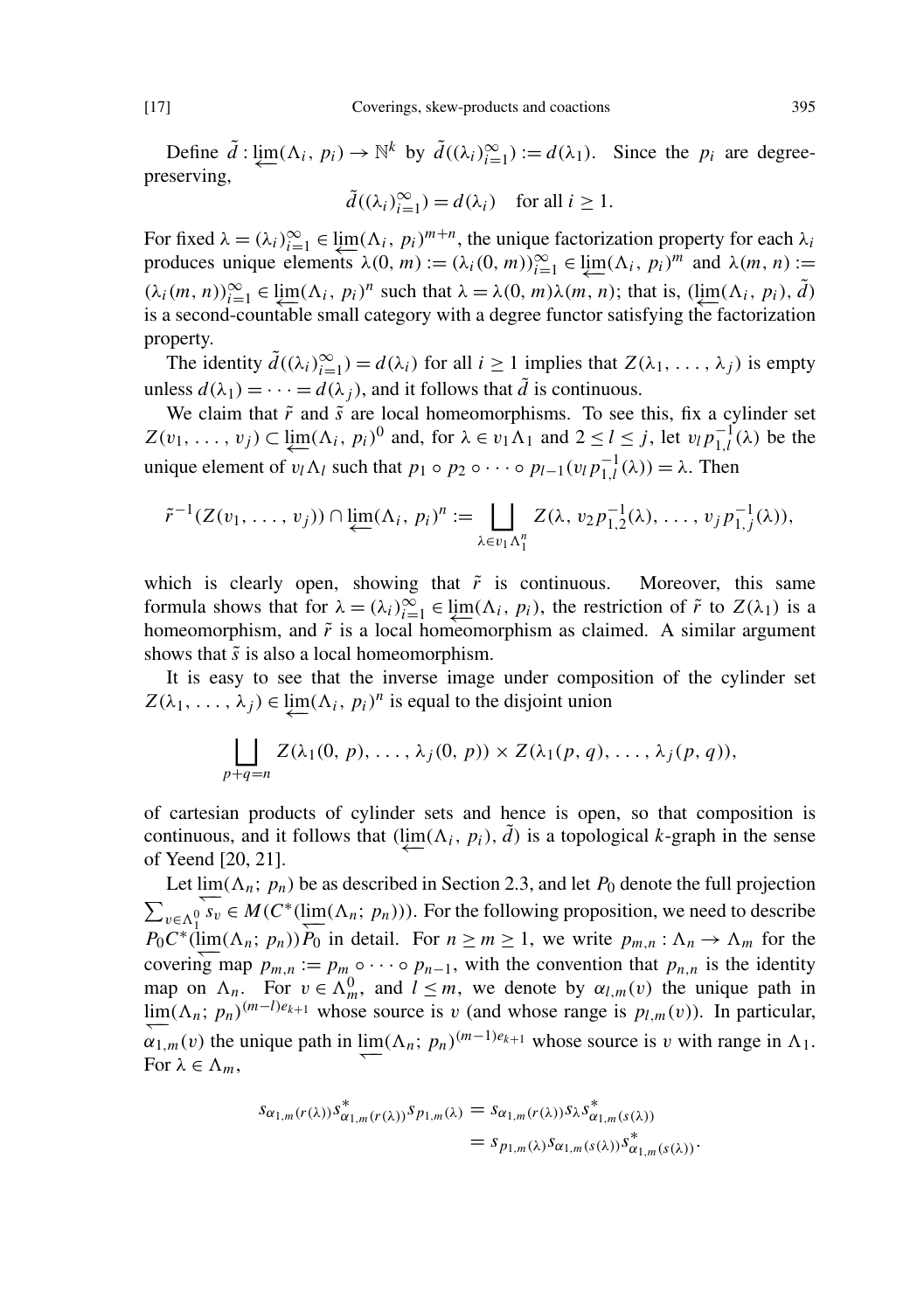Furthermore,  $P_0 C^* (\lim_{n \to \infty} (\Lambda_n, p_n)) P_0$  is equal to the closed span

$$
P_0 C^* (\underleftarrow{\text{lim}}(\Lambda_n, p_n)) P_0 = \overline{\text{span}} \{ s_{\alpha_{1,m}(r(\lambda))} s_\lambda s_{\alpha_{1,m}(s(\lambda))}^* : m \ge 1, \lambda \in \Lambda_m \}.
$$

<span id="page-17-1"></span>PROPOSITION 6.1. Let  $(\Lambda_n, \Lambda_{n+1}, p_n)_{n=1}^{\infty}$  be a sequence of row-finite coverings *of k-graphs with no sources, and let*  $\lim_{n \to \infty} (\Lambda_n; p_n)$  *be the associated*  $(k + 1)$ *-graph as in* [\[12\]](#page-19-1). Let  $P_0 := \sum_{v \in \Lambda_1^0} s_v \in MC^*(\lim_{\Lambda_n^+}(\Lambda_n; p_n))$ . Let  $(\lim_{\leftarrow \Lambda_n^+}(\Lambda_i, p_i), d)$  be the 1 *topological k-graph defined above. Then there is a unique isomorphism*

$$
\pi: P_0 C^*(\lim_{\longrightarrow} (\Lambda_n, p_n)) P_0 \to C^*(\lim_{\longrightarrow} (\Lambda_i, p_i)),
$$

*such that for*  $\lambda \in \Lambda_m$ *,* 

<span id="page-17-0"></span>
$$
\pi(s_{\alpha_{1,m}(r(\lambda))} s_{\lambda} s_{\alpha_{1,m}(s(\lambda))}^{*}) = \chi_{Z(p_{1,m}(\lambda), p_{2,m}(\lambda), ..., p_{m-1,m}(\lambda), \lambda)}.
$$
(6.1)

*In particular, with Notation [4.1,](#page-10-1) there is an isomorphism of the C*<sup>∗</sup> *-algebra*  $C^*$ ( $\lim_{\epsilon \to 0} (\Lambda_i, p_i)$ ) of the topological k-graph  $\lim_{\epsilon \to 0} (\Lambda_i, p_i)$  with the coaction crossed *product*  $C^*(\Lambda) \times_{\delta} G$ .

PROOF. The final statement will follow from Theorem [4.3](#page-11-0) once we establish the first statement.

To prove the first statement we will use Allen's gauge-invariant uniqueness theorem for corners in *k*-graph algebras [\[1\]](#page-19-14). We adopt Allen's notation: for  $\mu$ ,  $\nu \in$  $\Lambda_1^0$  $\underline{\lim}(\Lambda_n; p_n)$ , we let  $t_{\mu,\nu} := s_{\mu} s_{\nu}^* \in P_0 C^*$  ( $\underline{\lim}(\Lambda_n; p_n)$ )  $P_0$ . The factorization property guarantees that for  $\mu$ ,  $\nu \in \Lambda_1^0$  lim( $\Lambda_n$ ;  $p_n$ ), we can rewrite  $\mu = \alpha_{1,n}(r(\mu'))\mu'$ and  $v = \alpha_{1,m}(r(v'))v'$  for some  $m \geq 1$  and  $\mu', v' \in \Lambda_m$  with  $s(\mu') = s(v')$ . By [\[1,](#page-19-14) Corollary 3.7], there is an isomorphism  $\theta$  of  $P_0 C^* (\lim_{n \to \infty} (\Lambda_n; p_n)) P_0$  onto Allen's universal algebra  $C^*(\lim_{n \to \infty} (\Lambda_n; p_n), \Lambda_1^0)$  (see [\[1,](#page-19-14) Definition 3.1 and the following paragraphs]) which satisfies  $\theta(t_{\mu,\nu}) = T_{\mu,\nu}$  for all  $\mu, \nu$ . It therefore suffices to show that there is an isomorphism  $\psi: C^*(\lim_{n \to \infty} (\Lambda_n; p_n), \Lambda_1^0) \to C^*(\lim_{n \to \infty} (\Lambda_i, p_i))$ such that  $\psi(T_{\alpha_{1,m}(r(\mu))\mu,\alpha_{1,m}(r(\nu))\nu}) = \chi_{Z(p_{1,m}(\mu),...,p)*_{s}Z(p_{1,m}(\nu),..., \nu)}$  for all  $m \ge 1$  and  $\mu, \nu \in \Lambda_m$  with  $s(\mu) = s(\nu)$ ; the composition  $\pi := \psi \circ \theta$  clearly satisfies [\(6.1\)](#page-17-0), and it is uniquely specified by [\(6.1\)](#page-17-0) because the elements  $\{t_{\alpha_{1,m}(r(\lambda))\lambda,\alpha_{1,m}(s(\lambda))}$ : *m* ≥ 1,  $\lambda \in \Lambda_m$ } generate  $P_0 C^*$  (lim( $\Lambda_n$ ;  $p_n$ )) $P_0$  as a  $C^*$ -algebra.

Let  $\Gamma$  denote the topological  $k$ -graph  $\lim_{n \to \infty} (\Lambda_i, p_i)$ . Since  $\Gamma$  is row-finite and has no sources,  $\partial \Gamma = \Gamma^{\infty}$ . As in [\[21\]](#page-19-4), for open subsets *U*,  $V \subset \Gamma$ , let  $Z_{\mathcal{G}_{\Gamma}}(U *_{s} V, m)$ denote the set  $\{(\mu x, m, \nu x) : \mu \in U, \nu \in V, x \in \Gamma^{\infty}, s(\mu) = s(\nu) = r(x)\}\)$ . Then  $\mathcal{G}_{\Gamma}$ is the locally compact Hausdorff topological groupoid

$$
\mathcal{G}_{\Gamma} = \{ (x, m-n, y) : x, y \in \Gamma^{\infty}, m, n \in \mathbb{N}^k, \sigma^m(x) = \sigma^n(y) \},
$$

where the  $Z_{\mathcal{G}_{\Gamma}}(U *_{s} V, m)$  form a basis of compact open sets for the topology.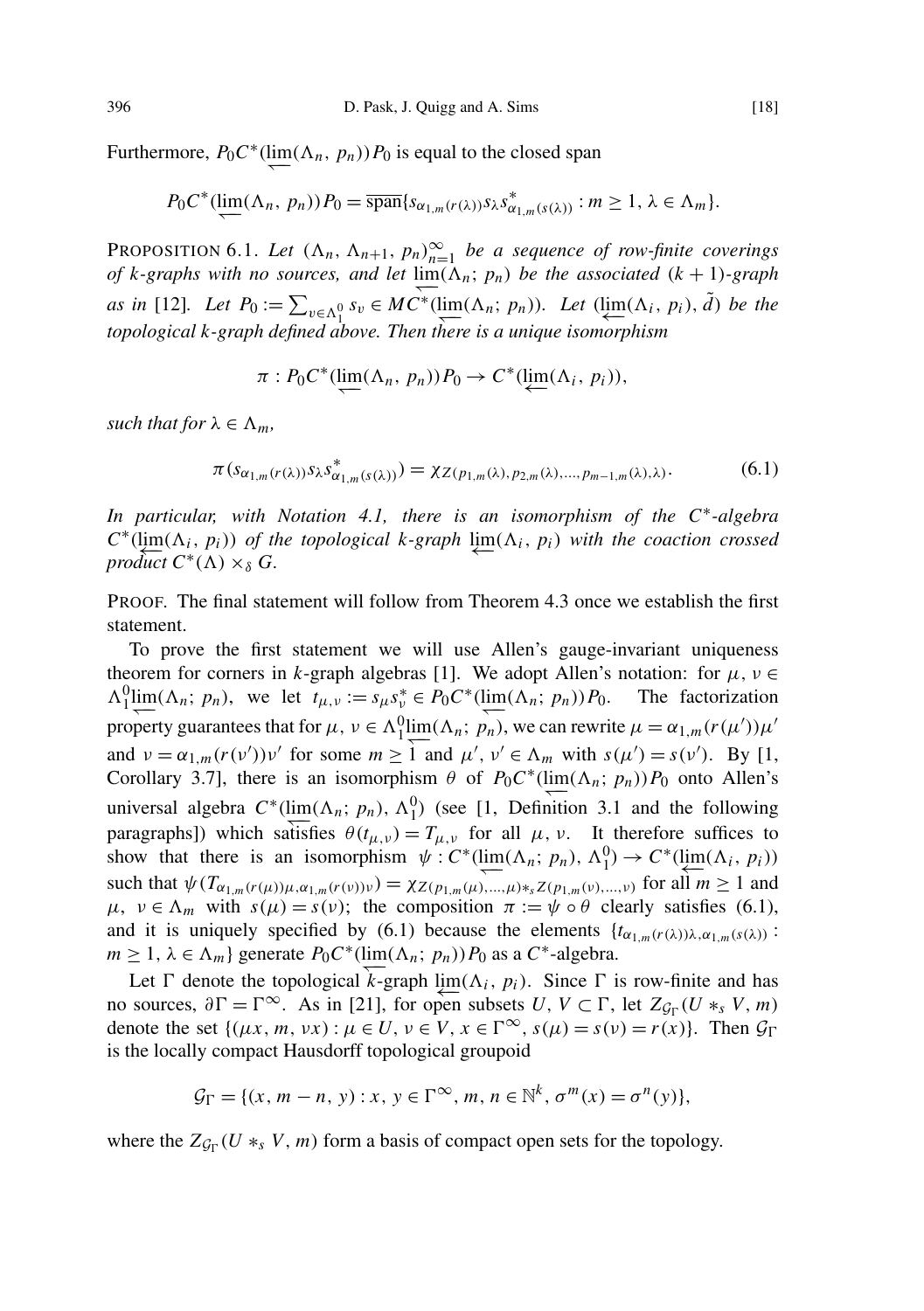For  $m \ge 1$  and  $\lambda \in \Lambda_m$ , let  $U_{m,\lambda} := Z(p_{1,m}(\lambda), \ldots, \lambda) \subset \Gamma$ . So the  $U_{m,\lambda}$  are a basis for the topology on  $\Gamma = \varprojlim(\Lambda_i, p_i)$ . Now for  $m \ge 1$  and  $\mu, \nu \in \Lambda_m$  with  $s(\mu) = s(\nu)$ , let

$$
u_{\alpha_{1,m}(r(\mu))\mu,\alpha_{1,m}(r(\nu))\nu} := \chi_{Z(U_{m,\mu} *_{s}U_{m,\nu},d(\mu)-d(\nu))} \in C_{c}(\mathcal{G}_{\Gamma}).
$$

Tedious but routine calculations using the definition of the convolution product and involution on  $C_c(\mathcal{G}_{\Gamma}) \subset C^*(\mathcal{G}_{\Gamma})$  show that

$$
{u_{\alpha_{1,m}(r(\mu))\mu,\alpha_{1,m}(r(\nu))\nu}:m\geq 1,\,\mu,\,\nu\in\Lambda_m,\,s(\mu)=s(\nu)},
$$

is a Cuntz–Krieger (lim( $\Lambda_n$ ;  $p_n$ ),  $\Lambda_1^0$ )-family in  $C^*(\mathcal{G}_\Gamma)$ . By the universal property of  $C^*$ (lim( $\Lambda_n$ ;  $p_n$ ),  $\Lambda_1^0$ ) (see [\[1,](#page-19-14) Section 3]), there is a homomorphism  $\psi$ :  $C^*(\underleftarrow{\text{lim}}(\Lambda_n; p_n), \Lambda_1^0) \to C^*(\mathcal{G}_{\Gamma})$  such that

$$
\psi(T_{\alpha_{1,m}(r(\mu))\mu,\alpha_{1,m}(r(\nu))\nu})=u_{\alpha_{1,m}(r(\mu))\mu,\alpha_{1,m}(r(\nu))\nu},
$$

for each *m*,  $\mu$ ,  $\nu$ . The canonical gauge action  $\beta : \mathbb{T}^k \to \text{Aut}(C^*(\mathcal{G}_{\Gamma}))$  determined by  $\beta_z(f)(x, m, y) := z^m f(x, m, y)$  satisfies  $\psi \circ \gamma_z = \beta_z \circ \psi$  for all  $z \in \mathbb{T}^k$ , where *γ* is the gauge action on  $C^*$ (lim(Λ<sub>*n*</sub>; *p<sub>n</sub>*), Λ<sup>0</sup><sub>1</sub>). By [\[21,](#page-19-4) Proposition 4.3], each  $u_{\alpha_{1,m}(r(\mu))\mu,\alpha_{1,m}(r(\mu))\mu}$  is nonzero, and it follows from the gauge-invariant uniqueness theorem [1, Theorem 3.5] that  $\psi$  is injective. The topology uniqueness theorem [\[1,](#page-19-14) Theorem 3.5] that  $\psi$  is injective. on  $\mathcal{G}^{(0)}_{\Gamma}$ <sup>(0)</sup> is generated by the collection of compact open sets  $\{U_{m,\lambda} : m \ge 1,$  $\lambda \in \Lambda_m$ , and the topology on  $\mathcal{G}_{\Gamma}$  is generated by the collection of compact open sets  $\{U_{m,\mu} *_{s} U_{m,\nu} : m \geq 1, \mu, \nu \in \Lambda_m, s(\mu) = s(\nu)\}.$  Since  $C^*({u_{\alpha_{1,m}(r(\mu))\mu,\alpha_{1,m}(r(\nu))\nu}}:$  $m \ge 1$ ,  $\mu$ ,  $\nu \in \Lambda_m$ ,  $s(\mu) = s(\nu)$ )  $\subset C^*(\mathcal{G}_{\Gamma})$  contains the characteristic functions of these sets, it follows that  $\psi$  is also onto, and this completes the proof.  $\Box$ 

REMARK 6.2. The final statement of Proposition [6.1](#page-17-1) suggests that we can regard lim( $Λ$ *i*,  $p$ <sup>*i*</sup>) as a skew-product of  $Λ$  by *G*.

To make this precise, note that for  $\lambda \in \Lambda$ ,  $c(\lambda) := (c_n(\lambda))_{n=1}^{\infty}$  belongs to *G*, and  $c: \Lambda \rightarrow G$  is then a cocycle. There is a natural bijection between the cartesian product  $\Lambda \times G$  and the topological *k*-graph lim( $\Lambda_i$ ,  $p_i$ ), so we may view  $\Lambda \times G$  as a topological *k*-graph by pulling back the structure maps from  $\lim_{n \to \infty} (\Lambda_i, p_i)$ . What we obtain coincides with the natural definition of the skew-product  $\Lambda \times_c G$ .

With this point of view, we can regard Proposition [6.1](#page-17-1) as a generalization of [\[15,](#page-19-0) Theorem 7.1(ii)] to profinite groups and topological *k*-graphs:  $C^*(\Lambda \times_c G) \cong$  $C^*(\Lambda) \times_\delta G$ .

EXAMPLE 6.3 (Example [3.3](#page-9-0) continued). Resume the notation of Examples [3.3](#page-9-0) and [4.2.](#page-10-2) The resulting projective limit  $\lim_{n \to \infty} (\Lambda_n, p_n)$  is the topological 1-graph *E* associated to the odometer action of  $\mathbb Z$  on the Cantor set as in [\[21,](#page-19-4) Example 2.5(3)]. That is, *E* can be realized as the skew-product of  $B_1^*$  $_1^*$  by the 2-adic integers  $\mathbb{Z}_2$  with respect to the functor  $c : B_1^* \to \mathbb{Z}_2$  determined by  $c(f) = (1, 1, 1, \ldots)$ , where f is the loop edge generating  $B_1^*$  $_{1}^{*}.$